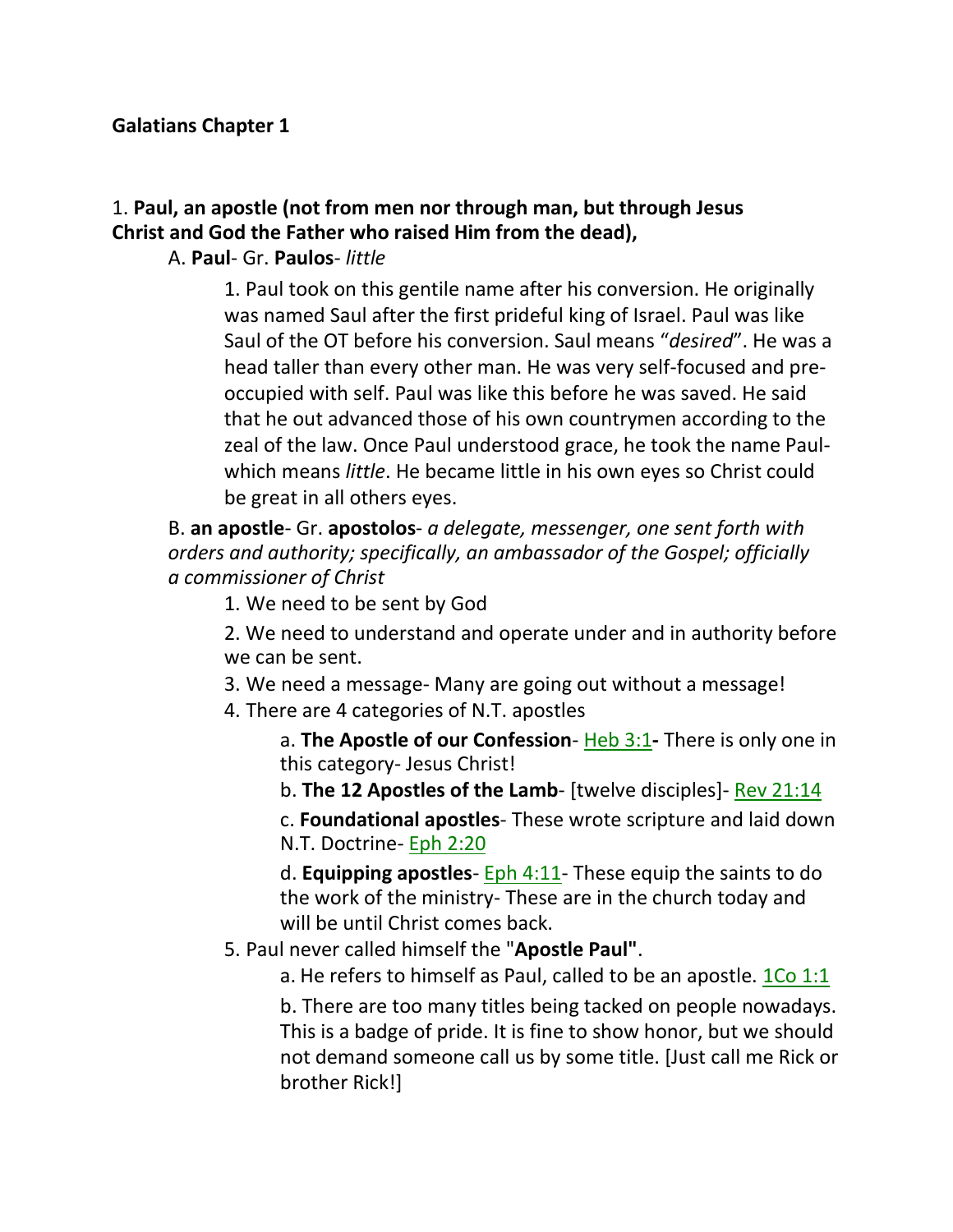c. If you really have a ministry gift in you, people will recognize it right away without having to see it on your business card!

#### C. **not from men nor through man**

#### 1. **not from men**- Gr. **apo anthropos**

a. Paul was not made an apostle [sent one] by a commissioning body. Paul in his former life had been a sent one from the Sanhedrin to persecute Christians. However, he now was sent by Jesus Himself and not a body of men.

b. After Paul got saved, he did not confer with other believers or the apostles. He was taken into the desert of Arabia and was taught by Jesus Christ Himself the grace message. I believe Paul was taken to Mt. Sinai in Arabia where Jesus revealed the true purpose of the Law, the message of grace, and the finished work of Christ. Mt. Sinai is in Arabia- Gal. 4:25

c. Our own personal call is not really from men or from a man. It comes from Jesus Christ and God the Father. Men only recognize the call and gift we already have from God.

#### 2. **nor through man**

a. He was not a selected delegate from James the leader of the Jerusalem church.

b. Paul later said that his gospel message was not taught to him by a man, but by Jesus Christ. Gal. 1:11-12 You must have a message to speak before you can be sent out.

b. Paul said that He was not an apostle through man, but by Jesus Christ. This reveals that Jesus was not just a mere man. He was a man for sure, but He also was God in the flesh. Jesus Christ made Paul an apostle. Jesus was not just a man, but also God.

#### D. **but through Jesus Christ and God the Father who raised Him from the dead**

#### 1. **through Jesus Christ**

a. The five-fold equipping offices- apostle, prophet, evangelist, pastor, and teacher are not set in the body of Christ by men or a man. They are given by Jesus Christ Himself. Eph. 4:11

b. Those that opposed Paul said that he was not an apostle because he was not one of the apostles during Jesus' ministry and had not been with Jesus from the beginning of His ministry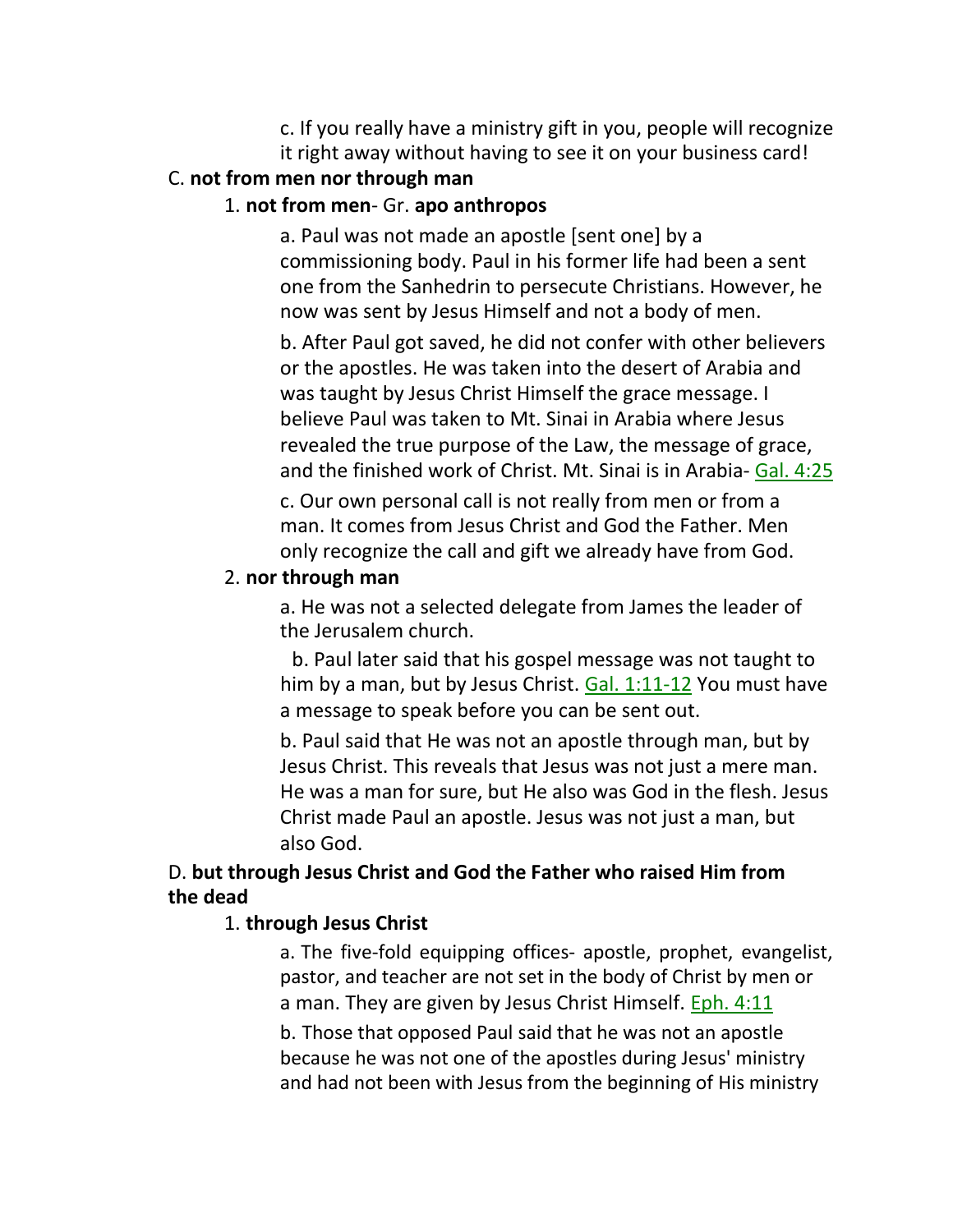until his resurrection. Acts. 1:22

c. Paul was commissioned to be an apostle by the resurrected Jesus Christ Himself at a later time than the eleven apostles of Jesus. Acts 22:21, Acts 26:17 Paul said he was one born out of due time. 1 Cor. 15:8 In the upper room Peter moved to select an apostle to replace Judas. Jesus had told them to go to the upper room and wait, not go, and select a new apostle. I personally believe that Paul was Jesus' choice for replacing Judas and not Matthias. Jesus said that He had come to minister to the lost sheep of Israel, but also said that He had other sheep not of that fold. John 10:16 This was the Gentiles. Paul was selected by Jesus to minister to this other flock, while Peter was called to minister to the flock of Israel. Gal. 2:9

#### 2. **God the Father**

a. Jesus Christ gave Paul as an apostle to church.  $Eph. 4:11$ 

b. God the Father sets the members in the body as He wishes. 1 Cor. 12:18 God the Father set Paul in the body as an apostle. Jesus gave Paul as a gift to the church. God the Father set him into place in the body.

c. Jesus presents each of us and gives each of us as gifts to the other members of the body. God the Father sets us each into the place where we belong in the body.

#### 3. **raised**- Gr. **egeiro**- *to rise, awake*

### 4. **from the dead-** Gr. **ek nekros-** *out from among the dead*

a. Jesus died and was raised out from among the dead. He is unique among all men. All men wait a future resurrection. Jesus was raised from among the dead 2000 years ago. Jesus was the first fruits of those who slept. 1 Cor. 15:20

b. The resurrection of Jesus Christ was the message of the early church. It is the crux of the gospel. Without the resurrection we are still in our sins and have no hope. 1 Cor. 15:17

c. The resurrection of Jesus is the proof that our sins were paid for and removed. Rom 4:25 [Lit. Greek- raised *because* of our justification]

2. **and all the brethren who are with me, to the churches of Galatia:**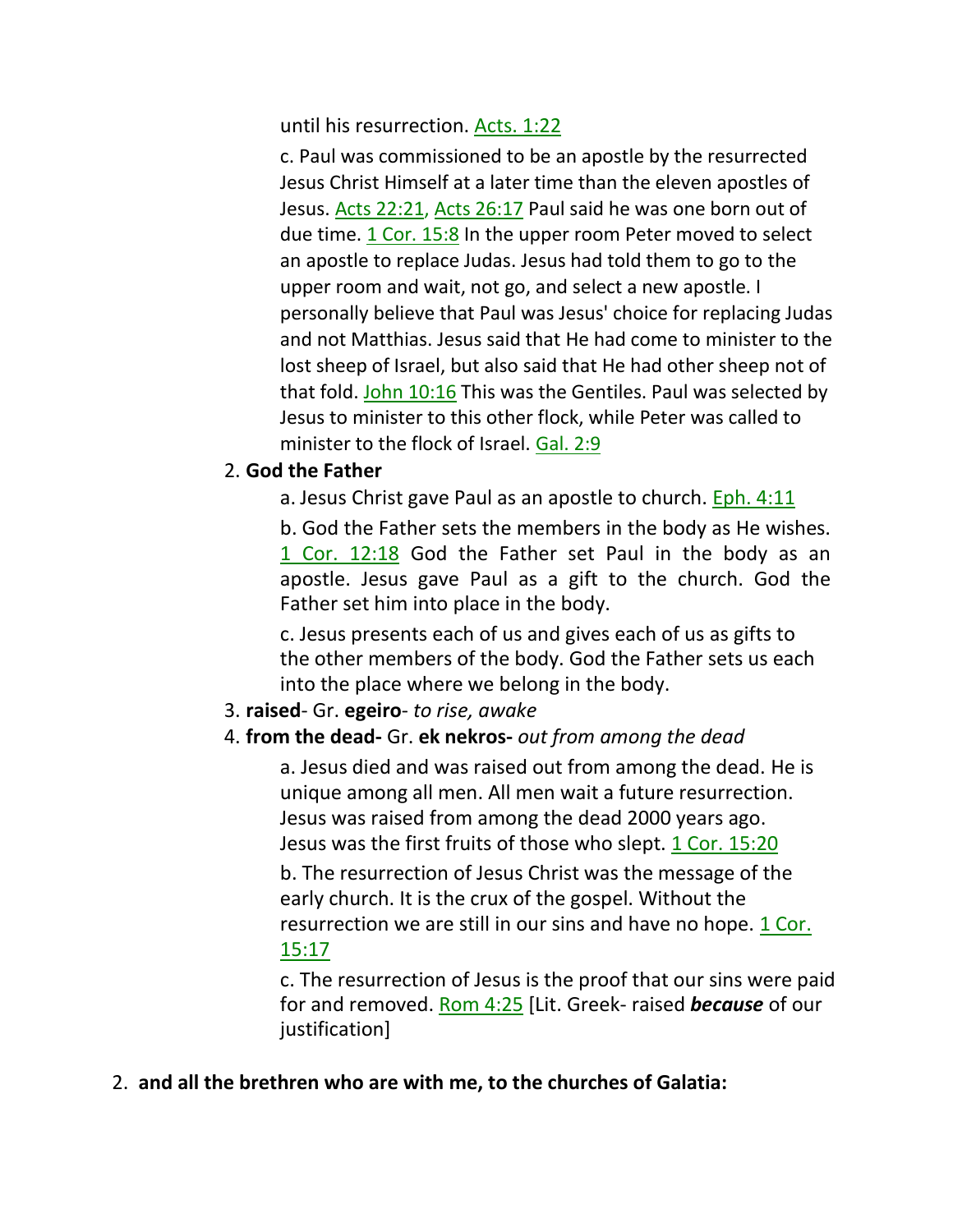### A. **and all the brethren who are with me,**

- 1. **brethren** Gr. **adelphos** *those who share the same womb*
- 2. **who are with me**
	- a. Paul never traveled or worked alone. He knew and practiced the power of a team. He was not like the prophet Elijah who wanted to be alone most of the time and act alone.

### B. **to the churches of Galatia**

- 1. **churches** Gr. **ekklesia** *called out ones*
	- a. There has always been a multiplicity of churches. No one church or denomination has a corner market on truth. Some churches feel they are the only true church and the only church that does things right. This is pride and arrogance.

## 2. **Galatia**

a. Scholars have argued if this refers to northern Galatia or southern Galatia. I believe it is southern Galatia where Antioch, Iconium, Lystra, and Derbe were. These were the cities Paul previously ministered at in Galatia during his first and second missionary journeys.

## 3. **Grace to you and peace from God the Father and our Lord Jesus Christ,**

- A. **Grace** Gr. **charis** *unmerited favor, the ability and resources of God freely given by God through Christ.*
- B. **peace** Gr. **eirene** *to join, harmony, tranquility, prosperity*
	- a. Peace is always a by-product of grace. Trying to live toward God based on your own performance will cause unrest and anxiety.
	- b. This phrase is used in 16 NT epistles. Receiving grace is the antidote to the problem in Galatia which was legalism.
	- c. Usually Paul expresses thanksgiving to God for the recipients of his letters. Here that is missing. Paul is getting right to the point and evidently, he is angry.
- C. **God the Father** The source of grace
- D. **Lord Jesus Christ-** The channel and means by which grace comes to us. You cannot receive grace unless it comes through faith in Christ.
- 4. **Who gave Himself for our sins, that He might deliver us from this present evil age, according to the will of our God and Father,**

A. **who gave Himself for our sins,**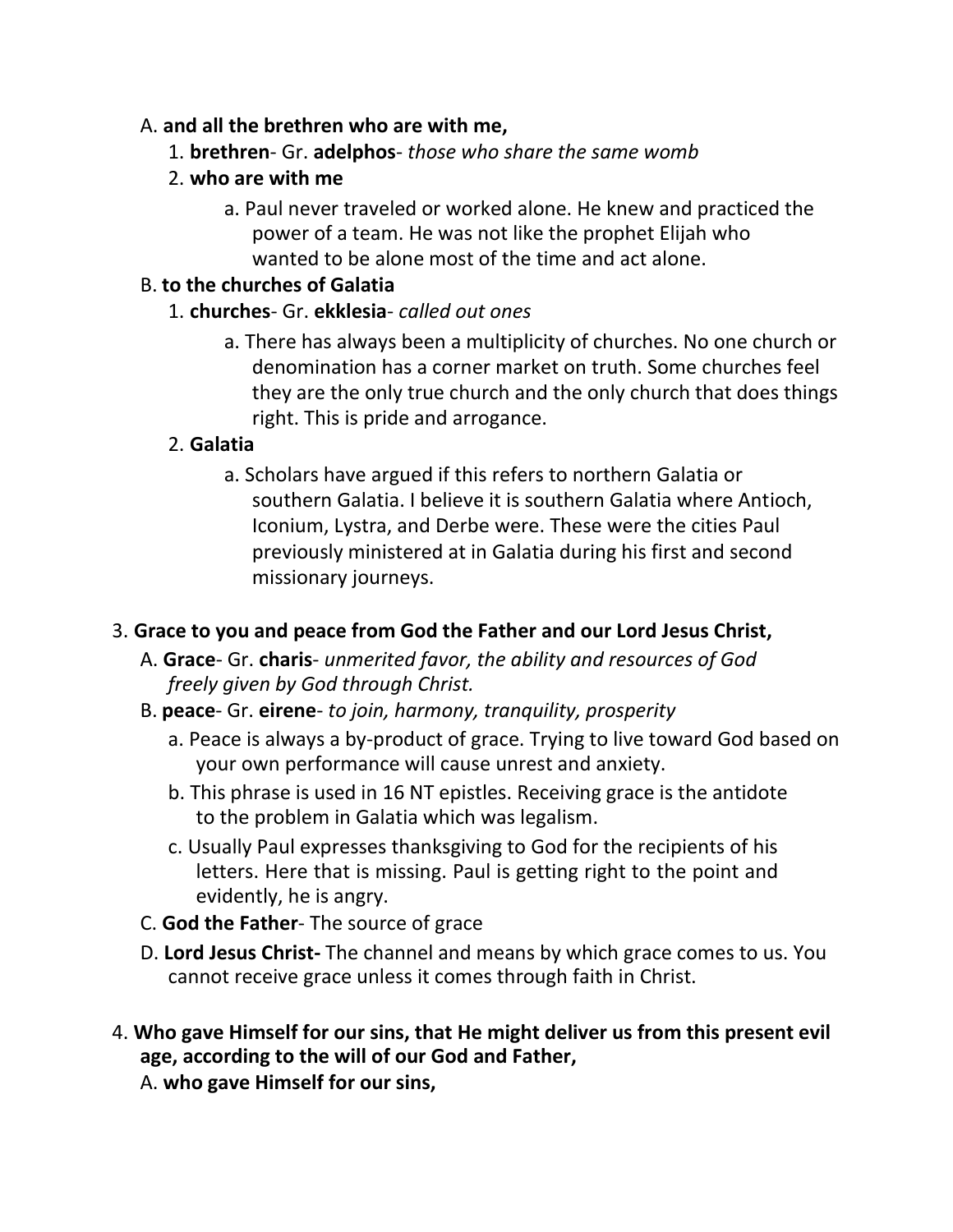- 1. **gave** Gr. **didomi-** Rom\_4:25; Eph\_5:2; 1Ti\_2:6; Tit\_2:14; Heb\_9:14
- 2. **sins** Gr. **harmartia** *miss the mark*
	- a. The world is in the grip of sin and this present evil age. 1Jo 5:19 Jesus died for our sins to deliver us out of the grip of sin and the flesh.
- B. **that He might deliver us from this present evil age,**
	- 1. **might deliver** Gr. **exaireo** *to lift out of*
		- a. Notice the word "might". This means that Jesus died for all men, but not all men accept what Jesus did. You must accept by faith what Jesus did for you personally before you can be lifted up out of this evil age.
		- b. This is not referring to the end resurrection, because most Christians in church history did not live to see it in their lifetime.
		- c. This is a promise to all Christians in their life while they live on the earth. God wants every Christian to be lifted up out of the control and influence of this evil age. We are lifted up and out of this evil age by the Word of God and the Spirit of God. Rom. 12:2 When we walk in the Spirit by faith, we are lifted up out of the control of the flesh and sin. Gal. 5:16 This is a supernatural walk produced and empowered by the Spirit and Word.
	- 2. **present** Gr. **nun** *the now time*
	- 3. **evil**  Gr. **poneros**  *hurtful, that is, evil; full of labors, annoyances, hardships; bad, of a bad nature or condition*
	- 4. **age** Gr. **aion** *time period*
		- a. The present evil age is equivalent to this present world. Our faith in Christ overcomes the world. John describes what comprises the world- *the lust of the eyes, the lust of the flesh, and the pride of* life. 1 John 2:16 Jesus gave Himself for our sins so that we would be lifted up out of the control of this present world.
		- b. The Jews considered the present evil age as the age where the Gentiles ruled over the Jews. The future age would be the reign of the Messiah. The Jews did not believe the Messiah had come yet. Paul was saying that the future age of the reign of the Messiah is here now, and it is His present reign in the hearts of His people that lifts them up and out of the present evil age! The Jews wanted freedom from the natural reign of Rome. Paul is saying that Christ came to free us from the spiritual reign of sin, the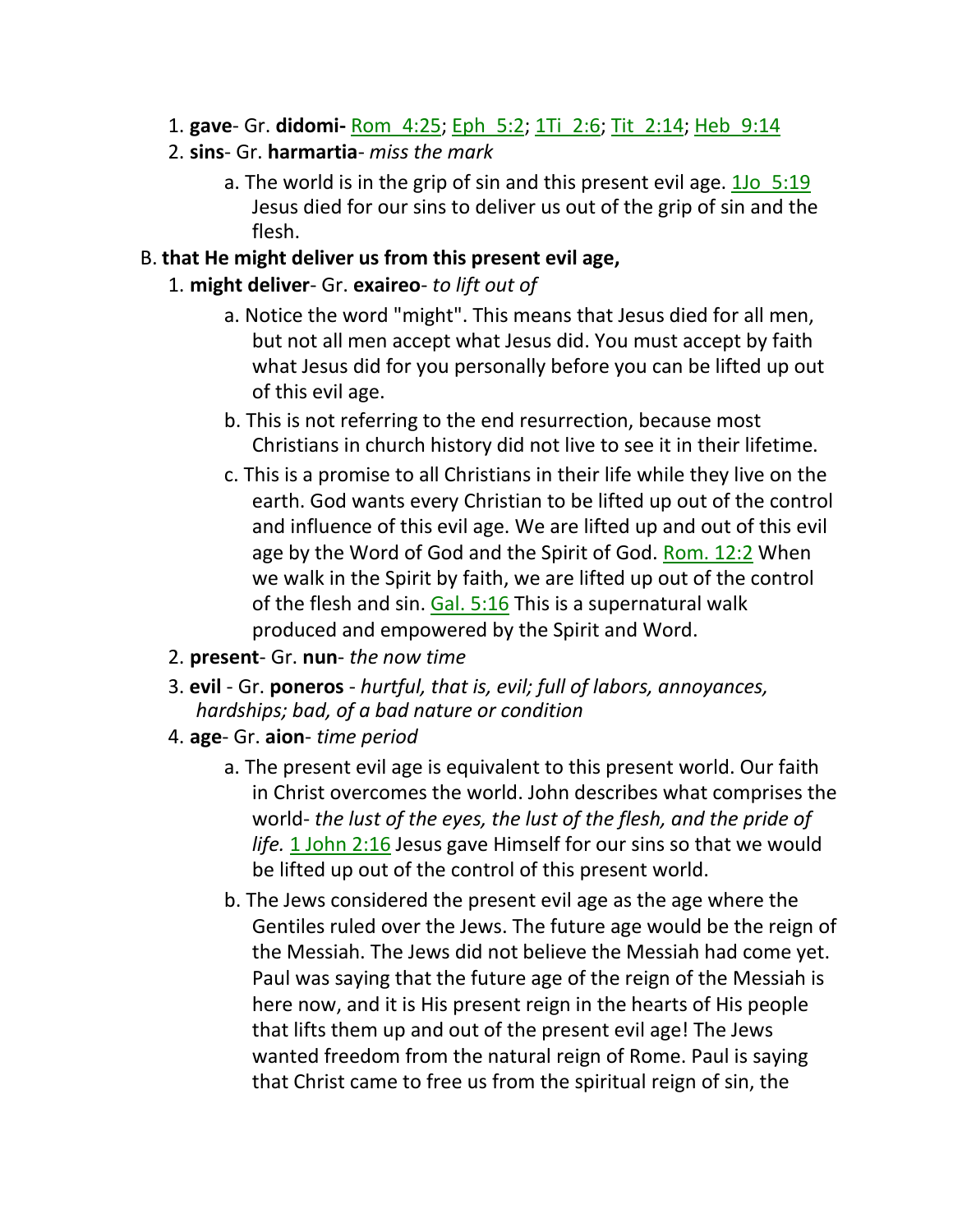flesh, and the world.

- C. **according to the will of our God and Father,**
	- 1. **will-** Gr. **thelema** *will, choice, inclination, desire, pleasure*
		- a. It is not only God's will for you to be lifted up from this present evil world, but it also gives Him pleasure!
- 5. **to whom** *be* **glory forever and ever. Amen.**
	- A. **glory** Gr. **doxa** opinion*, judgment, view; splendor, brightness; a most glorious condition, most exalted state*
	- B. **forever and ever** Gr. **eis aion aion** *unto the age of the ages*
	- C. **Amen** Gr. **amen** *so it is, so be it, may it be fulfilled*
		- 1. The Word of God is concluded with the word "amen". Rev. 22:21 Jesus is called "the Amen". Rev. 3:14 Our faith should be concluded with an amen- *so it is*. God has given us His promises, but we must add our amen to them to see them come to pass in our life. 2 Cor. 1:20
- 6. **I marvel that you are turning away so soon from Him who called you in the grace of Christ, to a different gospel,**
	- A. **I marvel that you are turning away so soon**
		- 1. **marvel** Gr. **thaumazo** *to wonder, wonder at, marvel*
		- 2. **turning away** Gr. **metatithemi-** *to transpose (two things, one of which is put in place of the other) to transfer; to go or pass over; to fall away or desert from one person or thing to another; to change sides.*
			- a. The Galatians had abandoned the gospel of Christ and changed sides in favor of an opposing message. They were turn-coats on the grace of Christ in favor of a rival opponent which was legalism.
			- b. Sometimes things do not come to us as fast as we like under a life of grace and faith. In times like this it may look like you are losing in life. There is a temptation to change sides because it looks like you are losing. Many leave grace and faith and start trying to make things happen for themselves. They try to help God out by their own efforts and ability. The leave grace and faith and move over to the opposing side which is legalism and works of the flesh. This is what the Galatians had done.
		- 3. **soon** Gr. **tacheos** *quickly, shortly*
			- a. The flesh is very impatient. It wants to make things happen now! It is the process of trusting God that patience has its perfect work in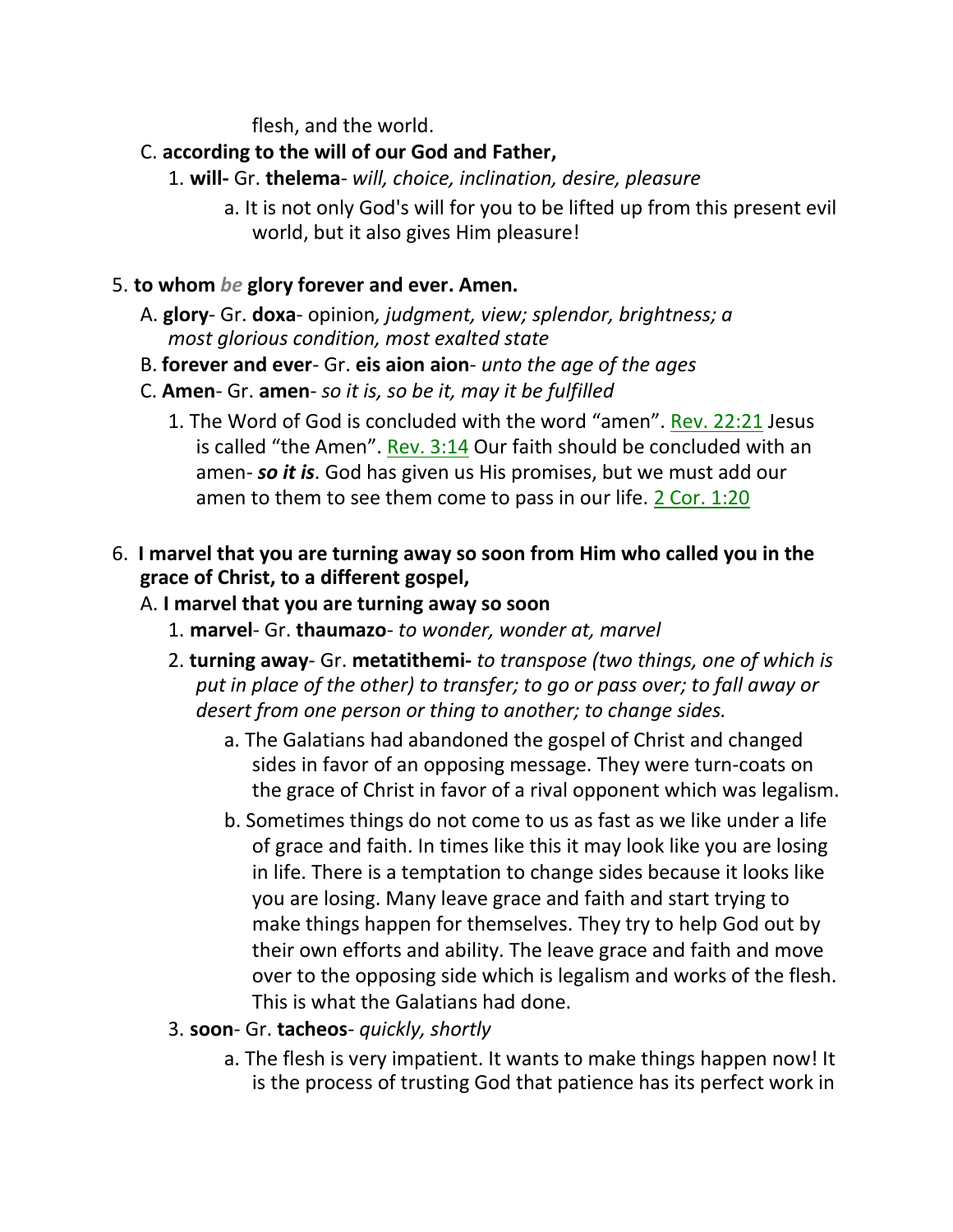us that we may be mature, complete, and lack for nothing. James 1:4

- b. When things are not happening as fast as you would like, the enemy is there to tell you that you are not experiencing what you want to see because you are not doing enough or meriting from God what you need. He tells you that you need to put things into your own hands and cause the things you need to come to you by your own efforts and meritorious deeds. An example of this is Abraham and Sarah. They had a grace promise from God that they would have a child. However, when it did not happen as fast as they thought, they decided to help God out by their own plan and efforts and produced an Ishmael.
- c. In the story of the parable of the Sower, we see that those who are rocky soil will rejoice immediately in the message of grace, but when trials come they quickly fall away because they were not rooted in the message. Those who walk according to the flesh will immediately rejoice in the message of grace. However, when things go wrong in the natural they are offended because the message of grace they heard is that nothing will go wrong in your life if you believe in grace. This is just not true. These carnal believers will be offended and quickly and exchange sides and try to make things happen themselves or blame God because they feel God let them down. You must be rooted in grace to endure the trials of life and bear fruit from God's Word. **Grace is balanced by faith**. Faith will always be tested by the enemy and the world. Character is formed in our soul when you live by grace through faith. The grace and faith life is not all cherries and rose petals. There are challenges that come from the world and trials sent by the enemy. We overcome by faith in God's grace; all the while the character of Jesus is formed in our soul.

#### B. **from Him who called you in the grace of Christ**

- 1. **called** Gr. **kaleo**
	- a. We are called into grace. We are invited into it. It is our choice to answer and respond to the invitation. All are called, but only those who accept by faith and respond in faith get to enjoy what God has provided by grace.
- C. **to a different gospel**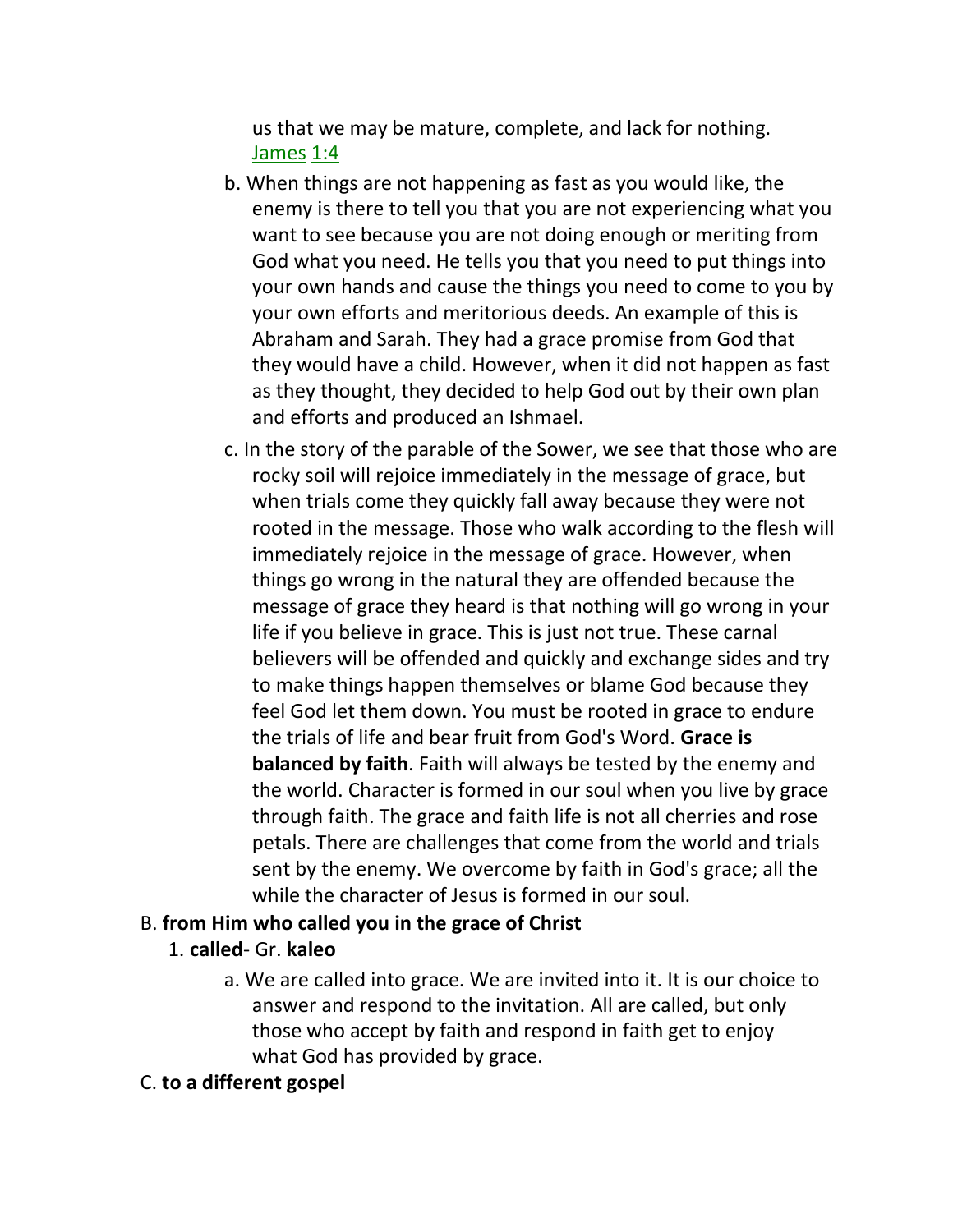- 1. **different** Gr. **heteros** *another of a different kind or quality*
- 2. **gospel-** Gr. **euagglion** *good news or message*
	- a. Paul here calls legalism a different gospel. The next verse Paul goes on to say it is really not another gospel at all. However, legalism on the surface sounds like good news. It puts you as the source of your blessings and promises that you can control God's attitude towards you.
	- b. When God first offered the Law to Israel, they rejoiced and jumped at a change to have such control put in their hands. However, they soon found that they were unable to keep even the first command given- "You shall have no other God before Me". As soon as the Ten Commandments were given on Mt. Sinai and Moses returned up the mountain, the people made a molten image and worshipped it as a god.
	- c. It appears that legalism promises freedom, blessing, and control, but it actually leads to bondage.
- 7. **which is not another; but there are some who trouble you and want to pervert the gospel of Christ.**
	- A. **which is not another**
		- 1. **another-** Gr. **allos** *the same in quality and character*
	- B. **but there are some who trouble you**
		- 1. **some** These some were called Judaizers. These were Jews who claimed to believe in Jesus as their Messiah. However, they also taught that you needed to obey the Law to be righteous before God and to be blessed. The church at Jerusalem had many of these people in the church. Paul called them false brethren. Gal. 2:4 These might have been born again but they were disseminators of false doctrine. I personally do not think they were born again because you must trust in Christ alone to save you, not partly in Christ and partly in you! However, it is possible to get born again by grace and then turn to legalistic works to get God to bless you like the Galatians were doing here and multitudes have after them in church history. Paul is clear that as we have received Christ the Lord [grace through faith], we are to continue to walk in Him. [grace through faith] Col. 2:6
		- 2. **trouble** Gr. **tarasso** *to agitate, trouble (a thing, by the movement of its parts to and fro); to cause one inward commotion, take away his*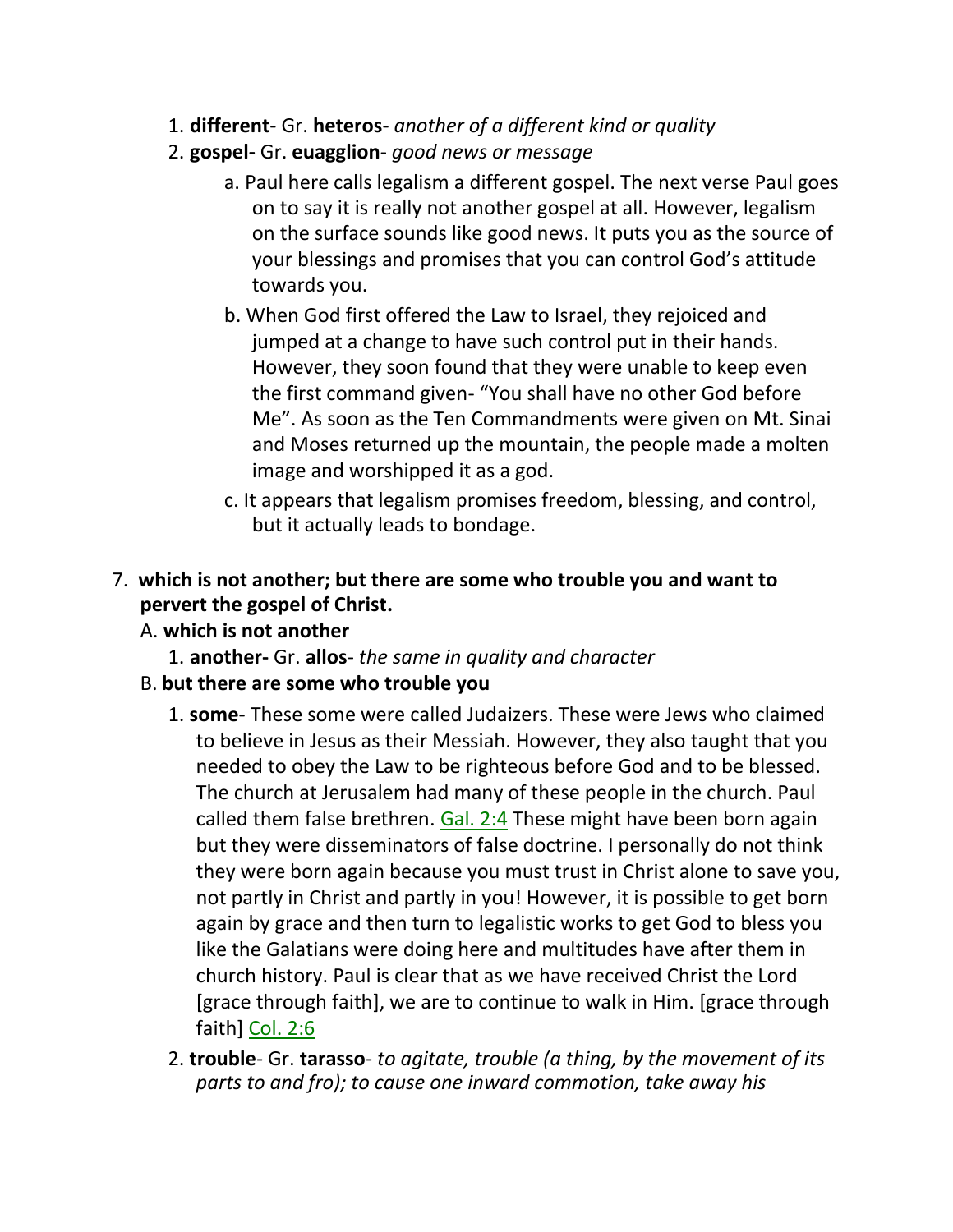*calmness of mind, disturb his equanimity to disquiet, make restless, to stir up to render anxious or distressed to perplex the mind of one by suggesting scruples or doubts.*

- a. Legalism and personal performance for our standing with God will always produce anxiety, distress, and inward shaking of our heart. Our own heart will condemn us for not being perfect. We will always be on a treadmill of condemnation and effort to be perfect for God. You can never rest under legalism. You will become worn out. That is why Jesus told religious Jews during His ministry, "*Come unto me you who are weary and heavy laden, and I will give you rest*." Matt. 11:28
- b. When our faith is in the perfect finished work of Christ then our heart can be at peace. We have peace with God through faith in Christ! Rom 5:1
- c. You need to check your life and heart. Do you have a high level of anxiety and trouble in your heart? That is a sign you have bought into a false gospel of legalism and you are not walking by faith.

When your faith is in Christ and His finished work, it will produce peace in your life. When you know the basis of you being blessed in your life, is the finished work of Christ and not your imperfect work for God, then you will have peace and stability in your heart and life. God's blessings in your natural life are found in and through the fruit of the Spirit. Gal. 5:22-23 There is blessing found in each of the nine fruit manifestations of the Spirit. The fruit of the Spirit involve our actions; however, the fruit of the Spirit does not come by works but through faith and the obedience of faith.

d. Performance and legalistic minded people are troubled people and they will cause others to be troubled as well. There is a myriad of troubled ministers creating troubled disciples in the body of Christ.

#### C. **and want to pervert the gospel of Christ**

- 1. **pervert** Gr. **metastrepho** *to turn around, turn around*
	- a. Those that preach legalism and works to have or maintain our standing with God turn the gospel in the opposite direction. The gospel of Christ points people towards God. The false gospel of legalism will turn them around and point them directly away from God, all the while promising them that they are headed towards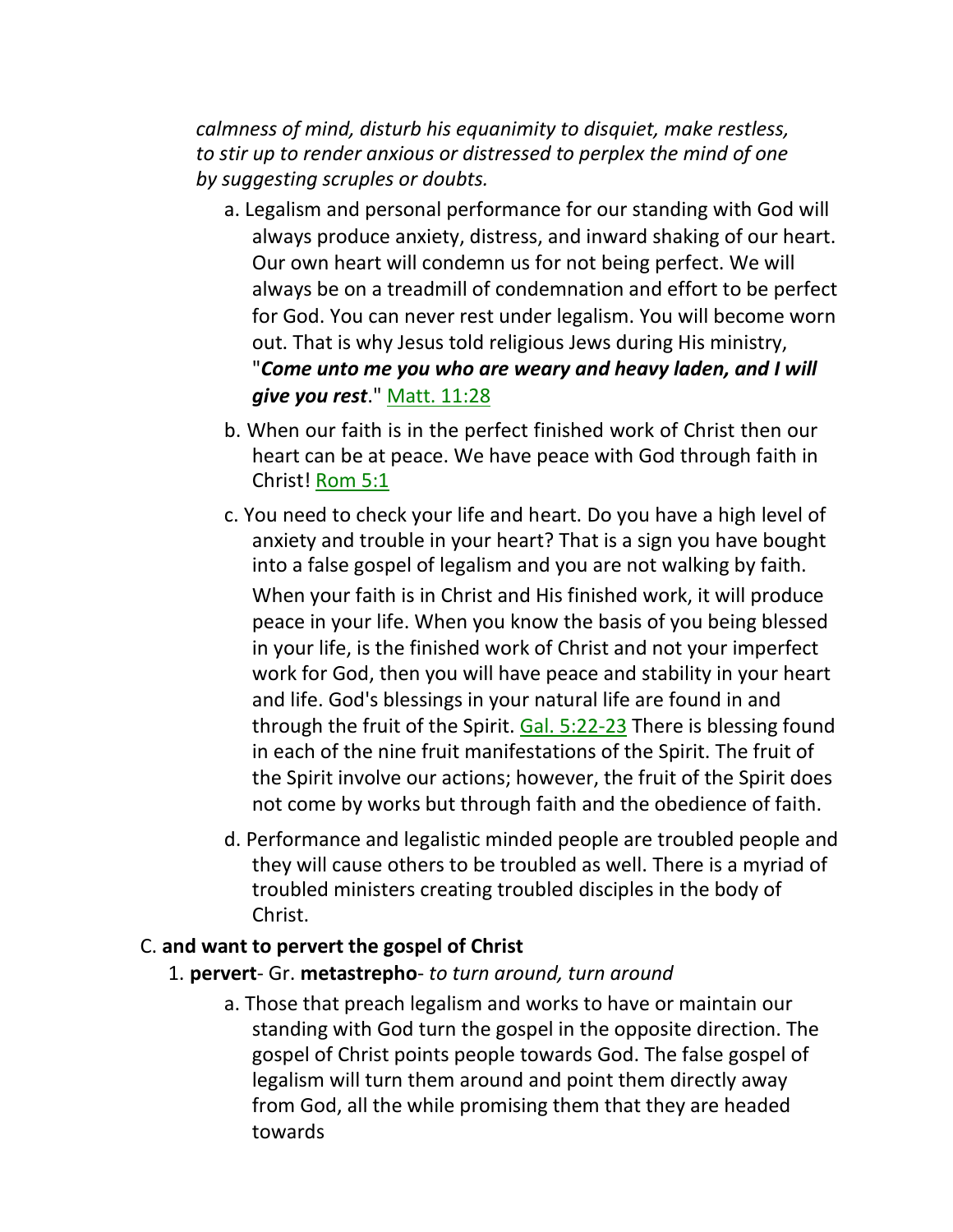God! Saul of Tarsus was sure he was headed straight towards God as a legalistic Pharisee, but in reality, he was heading in the opposite direction real fast! He had to be knocked off his legalistic horse and be placed on the grace horse by Christ Himself.

b. Note this: It is impossible to believe a perverted gospel and not live a perverted life! Our belief system will dictate the way we live. If we have sound doctrine, we will have a sound mind and sound life!

# 8. **But even if we, or an angel from heaven, preach any other gospel to you than what we have preached to you, let him be accursed.**

#### A. **But even if we,**

- 1. In this verse we see the two sources of false doctrine. It comes from people's own warped minds and from wrong spiritual influences.
- 2. It was possible that even Paul himself could end up getting off and start teaching false doctrine. People are not our benchmark for truth. The Word of God is. Your favorite Bible teacher or pastor, no matter how long they have been in the ministry, or how solid they have been, can and will get off if they turn from the Word of God.

### B. **or an angel from heaven,**

- 1. **angel** Gr. **aggelos** *a messenger, envoy, one who is sent, an angel*
	- a. Paul mentions angels here not because true angels of God would ever try to tempt us with false doctrine. Paul mentions this because satan and devils try to come as angels of light to deceive people. 2 Cor. 11:14 For instance Joseph Smith said an angel named Moroni came and taught him a new gospel that added to the one Jesus and Paul preached. If this is true, this was not an angel from God, but a devil from satan masquerading as an angel of light. It is interesting to note that Moroni means foolishness! Listening to spiritual influences that go against, takes away, or adds to the Word of God makes you into a fool!
- 2. **heaven** Gr. **ouranos-** *the vaulted expanse of the sky with all things visible in it; the universe; the region above the heavens, the seat of order of things eternal and consummately perfect where God dwells and other heavenly beings*
	- a. There are three heavens- the sky, space, and the abode of God, angels, and the saints. Paul said he was caught up into the third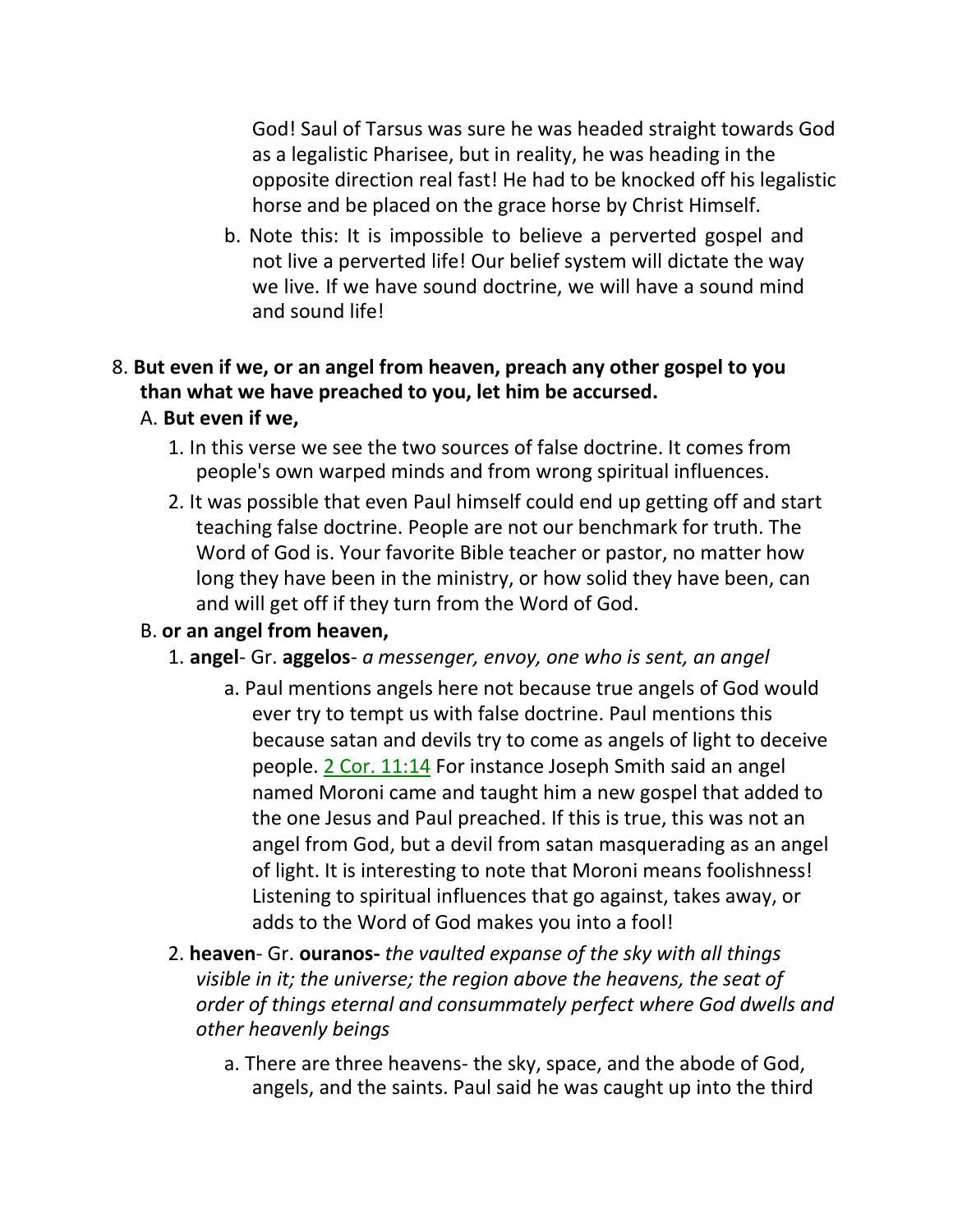heaven. 2 Cor. 12:2

- C. **preach any other gospel to you than what we preached to you,**
	- 1. **preach** Gr. **euaggilizo** *to herald a good message or news*
	- 2. **gospel** Gr. **euagglion** *good news or message*
		- a. Many in this day promise a message of good news but they deviate from the true gospel message which is the need for both grace AND faith.
- D. **let him be accursed**
	- 1. **accursed** Gr. **anathema** *a thing devoted to God without hope of being redeemed, and if an animal, to be slain; therefore, a person or thing doomed to destruction; a man accursed, devoted to the direst of woes*
		- a. Those who do not accept the true gospel of Jesus Christ- which is faith in Christ's death, burial, and resurrection for salvation, will be **anathema**. This means they have no hope of being redeemed. Universalists today will tell you that all people are redeemed, and all will go to heaven. This is heresy and false. There will be many redeemed by grace through faith, and the rest who do not accept Christ and His finished work will not be redeemed and will be accursed forever. There is an example of being cursed without the hope of being ransomed from slavery in the Old Testament. It is the example of the Gibeonites. **Jos 9:23** *Now therefore, you are cursed, and none of you shall be freed from being slaves woodcutters and water carriers for the house of my God."* We also have a NT example of what anathema looks like from Jesus Himself- **Mat 25:41** *"Then He will also say to those on the left hand, 'Depart from Me, you cursed, into the everlasting fire prepared for the devil and his angels:*
		- b. Some grace teachers today, who are nothing but Universalists, use cherry picked verses to back up their doctrine that all will be saved. However, they will conveniently bypass verses like this one, which clearly teach otherwise. **We should not be known as grace preachers. We should be known as grace AND faith preachers!**
		- c. If any person does not love the Lord Jesus Christ, he will be **anathema**- *devoted to destruction with no hope of being redeemed.*
		- d. Jesus has paid the redemption price for all men; however, every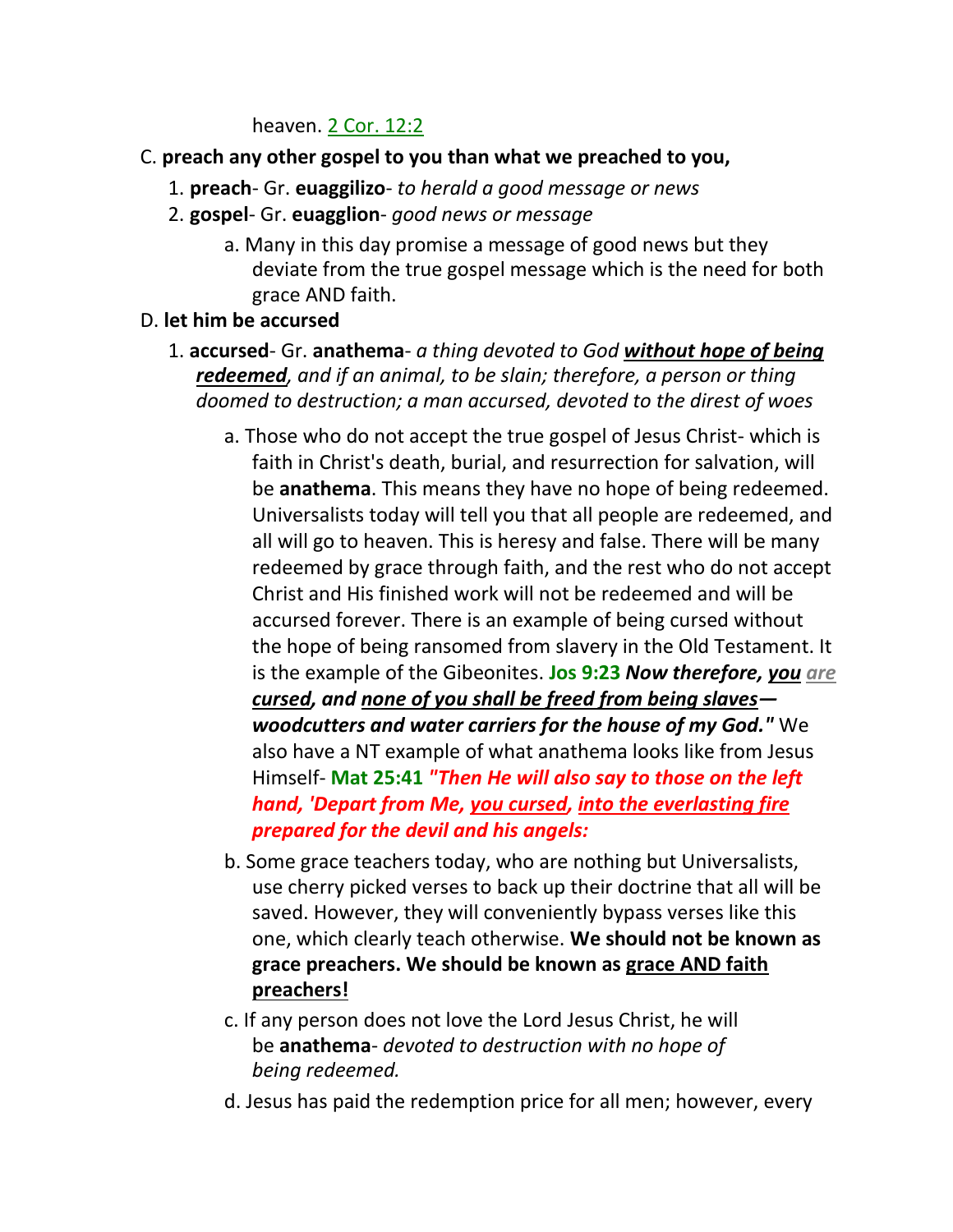person must make the decision to receive redemption and reconciliation. John 1:12, Rom. 5:11, Rom. 5:17, 2 Cor. 5:20

- e. Those that deviate from the true message of the gospel are heretics. We are to reject heretics. Tit\_3:10
- 9. **As we have said before, so now I say again, if anyone preaches any other gospel to you than what you have received, let him be accursed.**

#### A. **As we have said before,**

1. While Paul was with the Galatians during his first and second missionary journeys, he told them this.

#### B. **so now I say again,**

- 1. Paul is telling them again in this letter and repeating it again in two verses!
- 2. We must be grounded in the message of grace AND faith. We get grounded in the Word by hearing it and hearing it again! Faith comes by hearing, and hearing by the Word of God. Rom. 10:17
- 3. Ministers should not be shy or apologize to repeat the same things over and over. Phil. 3:1, 2 Pet. 1:13, 2 Pet. 3:1 That is how children learn!
- C. **if anyone preaches any other gospel to you than what you received**
	- 1. **anyone**
		- a. We should not accept what anyone says without looking to the Word ourselves to see if it is so. This is most noble in God's eyes. Acts 17:11
		- b. Beware if you ask a teacher for scriptures backing up what he has taught, and he gets mad at you or tells you to just trust him. If this happens, do not walk away- run!
	- 2. **you received** Gr. **paralambano** *to receive something transmitted*
		- a. Notice Paul says here that the Galatians had **RECEIVED** the gospel. The gospel must be received by faith before you can be saved.

### D. **let him be accursed**

- 1. **accursed** Gr. **anathema** *a thing devoted to God without hope of being redeemed, and if an animal, to be slain; therefore, a person or thing doomed to destruction; a man accursed, devoted to the direst of woes.*
- 10. **For do I now persuade men, or God? Or do I seek to please men? For if I still pleased men, I would not be a bondservant of Christ.**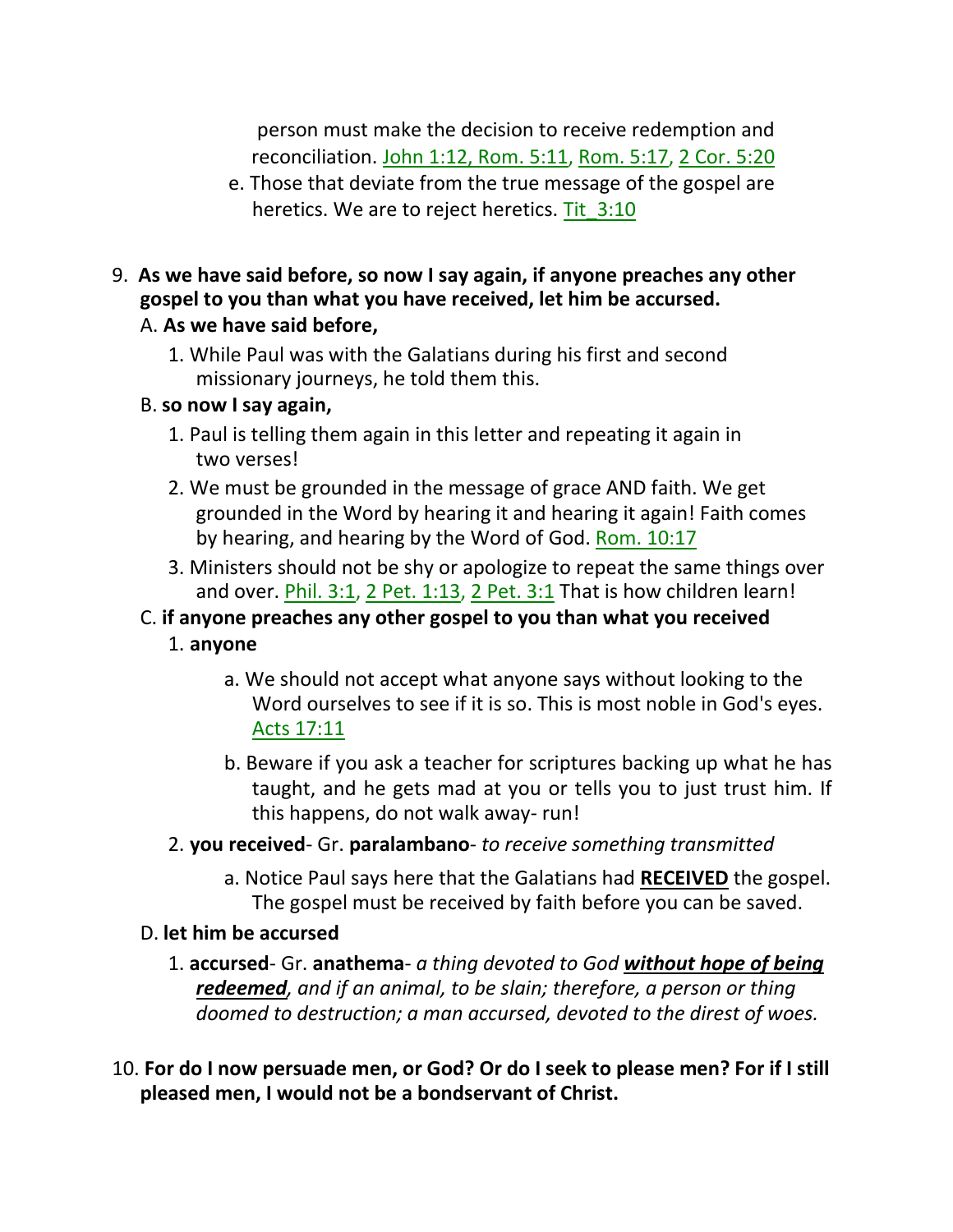#### A. **For do I now persuade men, or God?**

- 1. **now** Gr. **arti** *just now, this moment; now at this time, at this very time, this moment*
- 2. **persuade** Gr. **peitho** *to persuade, i.e. to induce one by words to believe; to make friends of, to win one's favor, gain one's good will, or to seek to win one, strive to please one; to tranquilize; move or induce one to persuasion to do something*
	- a. Paul just said that if anyone preaches a gospel that is not in line with the true gospel given to him by Jesus Himself, then they are **anathema**- *devoted to eternal ruin, without hope of redemption*. Now that statement is not politically correct! You do not win a lot of friends with that statement. Clearly, if Paul were trying to please and make friends with everyone, he would not dare make statements such as this. Universalists endeavor to make friends with everyone with their "good news" that everyone is already saved no matter if they accept Christ or follow Him or not. They seek to remove the stumbling stone that comes with the gospel and with it the persecution it receives. 1 Peter 2:8, Gal 5:11 The stumbling stone of the gospel is that you must accept Christ as your righteousness instead of relying on your own righteousness. Any preaching that says that people do not have to make a decision about Christ and have their life altered removes the stumbling stone from the gospel. People stumble at having to make a decision to repent and believe upon Christ. This offends a lot of people, especially religious people. The Universalist message that everyone is already saved offends no one, except God and His true followers.
	- b. Preaching that there is a heaven to gain and a hell to shun has never been popular with the masses, but it is the God honest gospel truth!
	- c. There is a ditch on either side of the gospel. There are those who reject the gospel because they do not see a need for God's grace. The ditch on the other side is those who see no need for faith and teach everyone is saved no matter what. We need to stay in the middle of the road with the grace **AND** faith gospel preached by Jesus, Paul, and every other good minister of Jesus Christ throughout church history.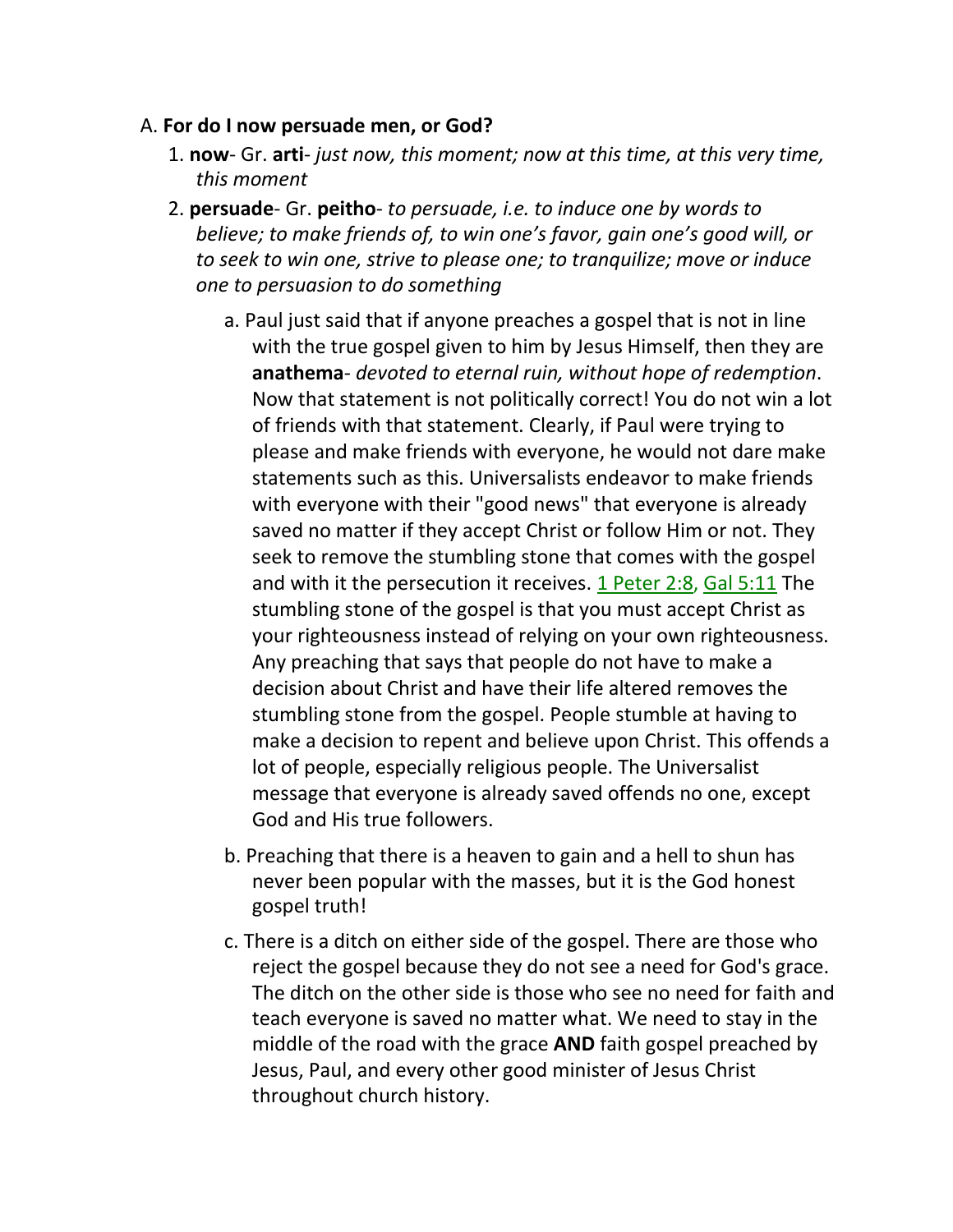d. We must seek to please God instead of men because we have been entrusted with the gospel. 1 Thess. 2:4

#### B. **Or do I seek to please men?**

- 1. **seek** Gr. **zeteo** *to seek, i.e. require, demand to crave, demand something from someone*
	- a. We are to seek God. Religion will turn people from seeking God to seeking approval from men.
- 2. **please** Gr. **aresko-** *to strive to please; to accommodate one's self to the opinions, desires, and interests of others*
	- a. There is a difference between being a man pleaser and pleasing those over you in the natural. Paul tells us that we are to please our authorities over us, but not to be men-pleasers. Titus 2:9, Eph. 6:6; Col. 3:22

#### C. **For if I still pleased men,**

### 1. **still pleased**

- a. Paul lived to please men in his old life as Saul of Tarsus. Once he was converted to Christ, he had to trade in His man-pleaser card to Jesus. When we come to serve Jesus, one of the first things He requires from us is to turn over to him our man-pleaser card. We cannot be a servant of Jesus and be a man-pleaser too! Either Jesus is our master or man is. You cannot serve two masters. Matt. 6:24
- b. Legalism is more concerned on how you look to people than to God. Adam and Eve sowed on fig leaves to be more presentable to each other. However, God saw their nakedness in its full extent.
- c. Often, we care more about what people think and say about us than God. This is carnal and fleshly. Man was made in God's image. If we are governed by the flesh, we will be swayed by what man says about us or how they look at us. We allow man to be our God more than God Himself. If we are governed by the Spirit, we are more moved by what God says about us and to us than what man says.

#### D. **I would not be a bondservant of Christ**

1. **bondservant**- Gr. **doulos**- *a slave, bondman; metaphorically, one who gives himself up to another's will devoted to another; to the disregard of one's own interests*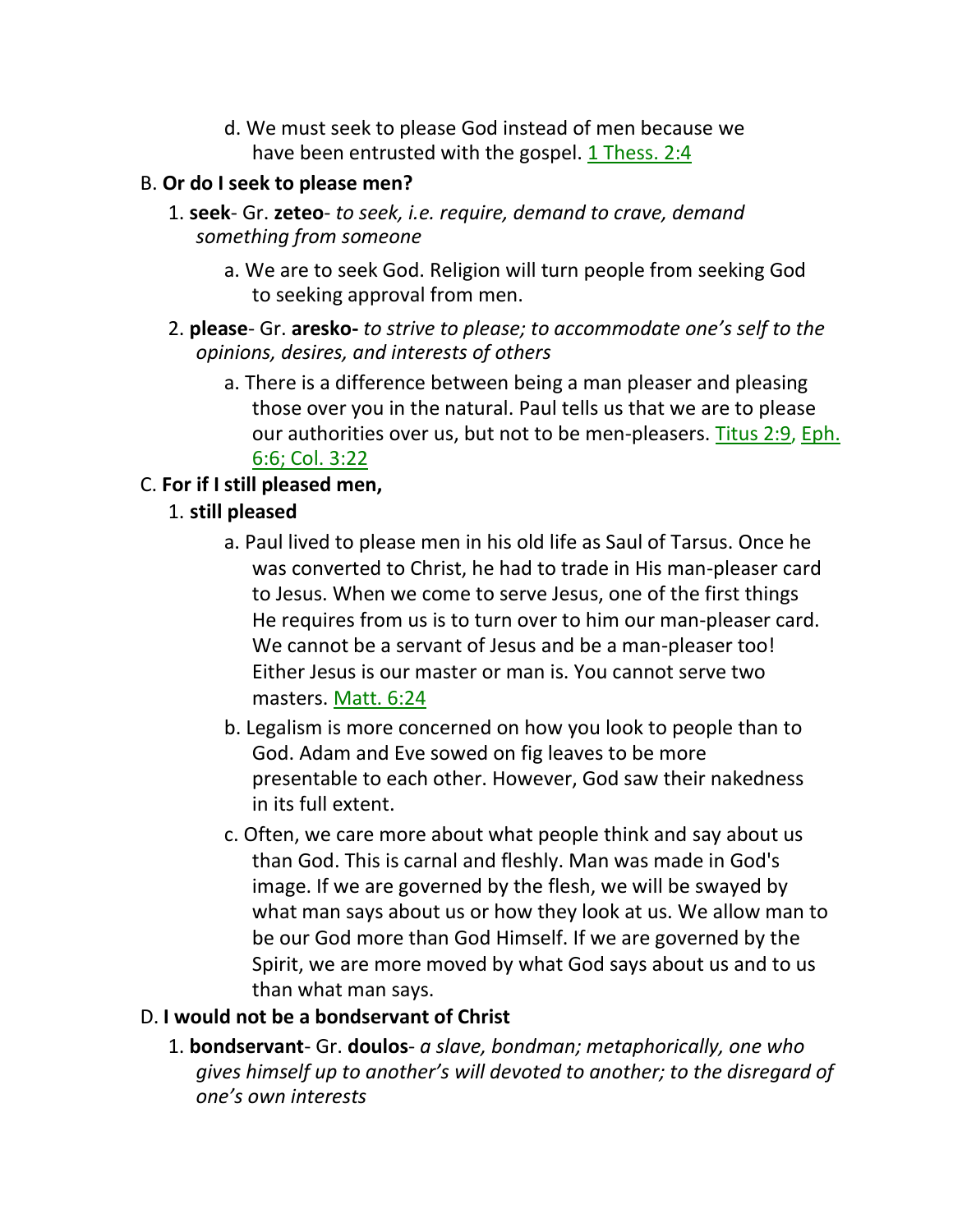- 11. **But I make known to you, brethren, that the gospel which was preached by me is not according to man.**
	- A. **But I make known to you, brethren,**
		- 1. **make known** Gr. **gnorizo**
	- B. **that the gospel which was preached by me is not according to man**
		- 1. **preached by me**
			- a. Jesus is the God-man. The Word of God was both written by the Holy Spirit but through man. Here we see that the gospel must be preached through men, but it is not according to man.
			- b. Redemption of mankind is of God, but God uses people in redeeming man. God became flesh to redeem man. We have a vital part in seeing people redeemed! If we do not do our part, then the work of God will not get done. However, God will search for a man or woman to do His will. Let Him find us ready and willing!

## 2. **not according to man**

- a. The plan of redemption was always in the heart and mind of God. It is not of human invention or design. If we were making a plan of redemption it would not include us being the one to suffer and die to do it!
- 12. **For I neither received it from man, nor was I taught** *it,* **but** *it came* **through the revelation of Jesus Christ.**

## A. **For I neither received it from man,**

- 1. **received** Gr. **paralambano** *to receive what is transmitted*
	- a. We can only impart what we have received. That is why preparation time for a minister is usually so long. We not only need to receive the gospel message but also live it out in the test tube of practical experience.
	- b. Paul is repeating again about the Divine origin of his message. 1 Cor. 15:3 That is because the Judiazers was claiming that Paul learned his message from some man or made it up himself.

## B. **nor was I taught it,**

1. Paul was not taught the gospel by a man, but by Christ Himself through the anointing. Really, we do not need man to teach us, because man can only instruct the mind. 1 John 2:27 It is actually the anointing that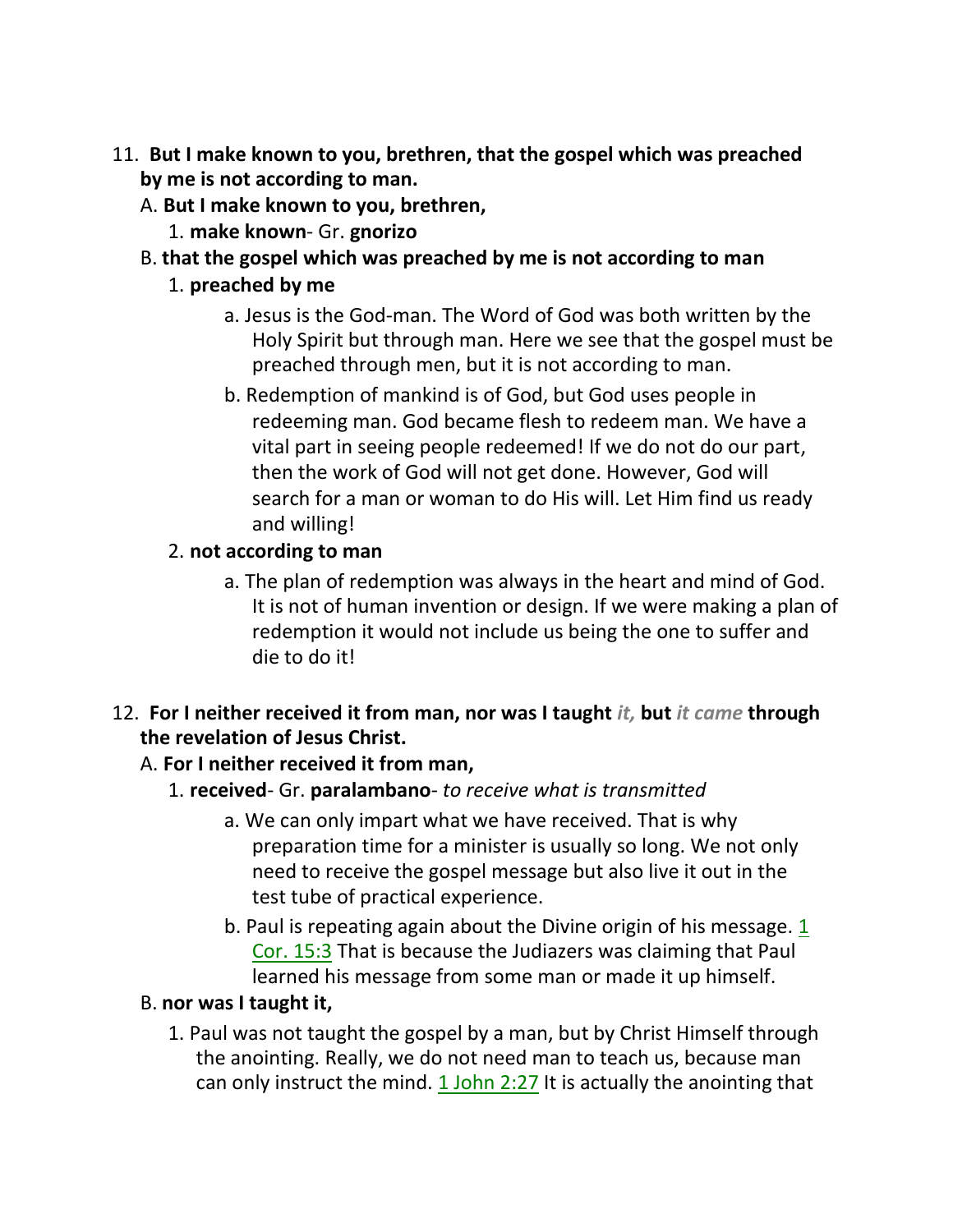teaches our spirit. We receive revelation knowledge in and through our spirit. However, God has given human teachers to the body of Christ and needs a person who has authority on earth to be a mouthpiece so the anointing can be taught through them. We do need teachers, but those teachers are only effective if they yield themselves to the anointing to teach through them. If a minister does not teach from revelation knowledge, they only impart information to heads. If a minister teaches from revelation knowledge relying on the Holy Spirit, then the anointing will teach and instruct the hearts of the saints and will bring transformation to their souls.

### C. **but it came through the revelation of Jesus Christ**

- 1. **revelation** Gr. **apokalupsis** *a disclosure of truth, instruction, manifestation, appearance, laying bear*
	- a. revelation knowledge is higher than mere knowledge. The Greek word for knowledge is **gnosis.** The Greek word for revelation knowledge is **epignosis**- which is from epi- *upon or over. It means higher knowledge*. Mere knowledge educates the mind, revelation knowledge comes in the through your spirit. Revelation knowledge is what brings transformation to your soul.
	- b. Here are some uses of the word **epignosis** *revelation knowledge*
		- Romans 3:20- The law brings revelation knowledge of sin.
		- Col. 3:10- We are renewed through revelation knowledge
		- 2 Tim. 2:25- Repentance is necessary first before we can receive revelation knowledge of the truth.
		- Titus 1:1- Revelation knowledge will lead to and promote godliness in your life.
		- Phil. 1:6- Your faith becomes effectual by revelation knowledge of the good in you in Christ Jesus.
		- $2$  Pet. 1:2- Grace and peace are multiplied by revelation knowledge of Jesus
		- 2 Pet. 1:3- We experience all things that pertain to life and godliness through revelation knowledge of Jesus.
		- 2 Pet. 2:20- We escape the pollutions of the world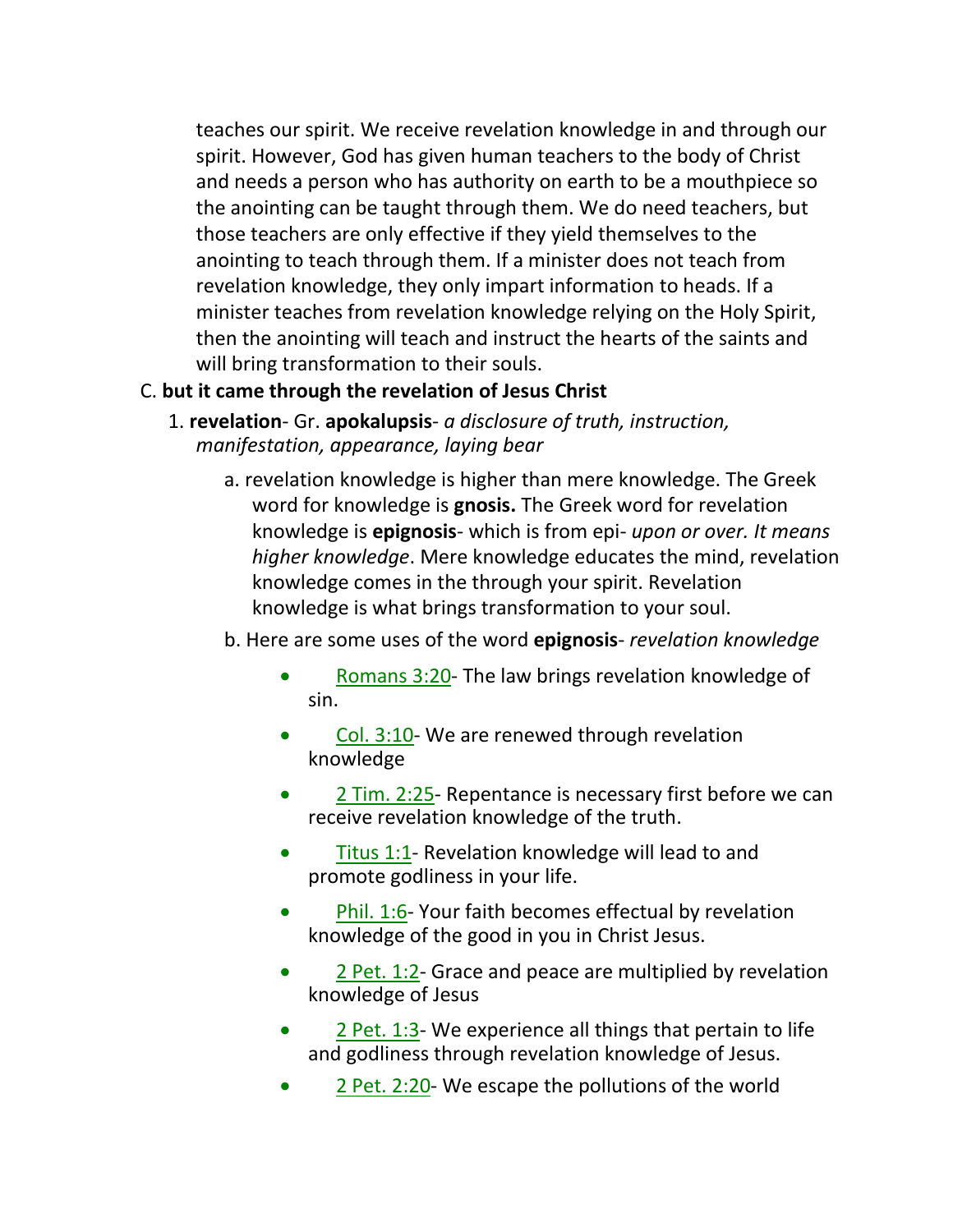through revelation knowledge.

### 2. **of Jesus Christ**

- a. The Bible is about Jesus Christ and His love and heart to redeem mankind. You can find Jesus Christ in every book of the Bible. One of the roles of the Holy Spirit is to reveal Jesus to you in the Word of God.
- b. If you look for Jesus wherever you are in the Word, the Holy Spirit will reveal Him to you.
- c. Revelation knowledge can come through ministers to you, however, most of the revelation knowledge that God wants to impart to you will come through your own study and meditation on the Word of God. Most of the time the saints are merely receiving processed revelation from other people, instead of direct revelation from God through His Word. To mature as you should you need to study and meditate on the Word of God for yourself. If you will do this, you will be called to minister the revelation knowledge you have received to immature Christians. The goal however is that they grow and be able to feed themselves. Mature Christians have learned to feed themselves with the Word. That does not mean that you will not be fed by others also. For example, we should prepare most of our meals at home ourselves, but there are times where we go out and others make meals for us. We sometimes go to other people's homes and they will feed us. We should learn to daily feed ourselves in our own time in the Word, but we also need to go out to eat on Sundays, or some other day, and have a corporate meal prepared by your pastor or a minister.
- d. **Son 1:7** *Tell me, O you whom I love, where you feed your flock, where you make it rest at noon. For why should I be as one who veils herself by the flocks of your companions?*
	- The Shulamite woman was in love with the Shepherd. She wanted to find out where He personally was feeding His flock. She was no longer content to only be with the flocks of His companions. Who were the companions of the Shepherd? They were under shepherds who helped feed his flocks. She was not satisfied until she came to where He was feeding Himself. This speaks of spiritual maturity. We must come to a place that we are not content with just being fed by Christ's companions, but we find where Christ is feeding Himself. It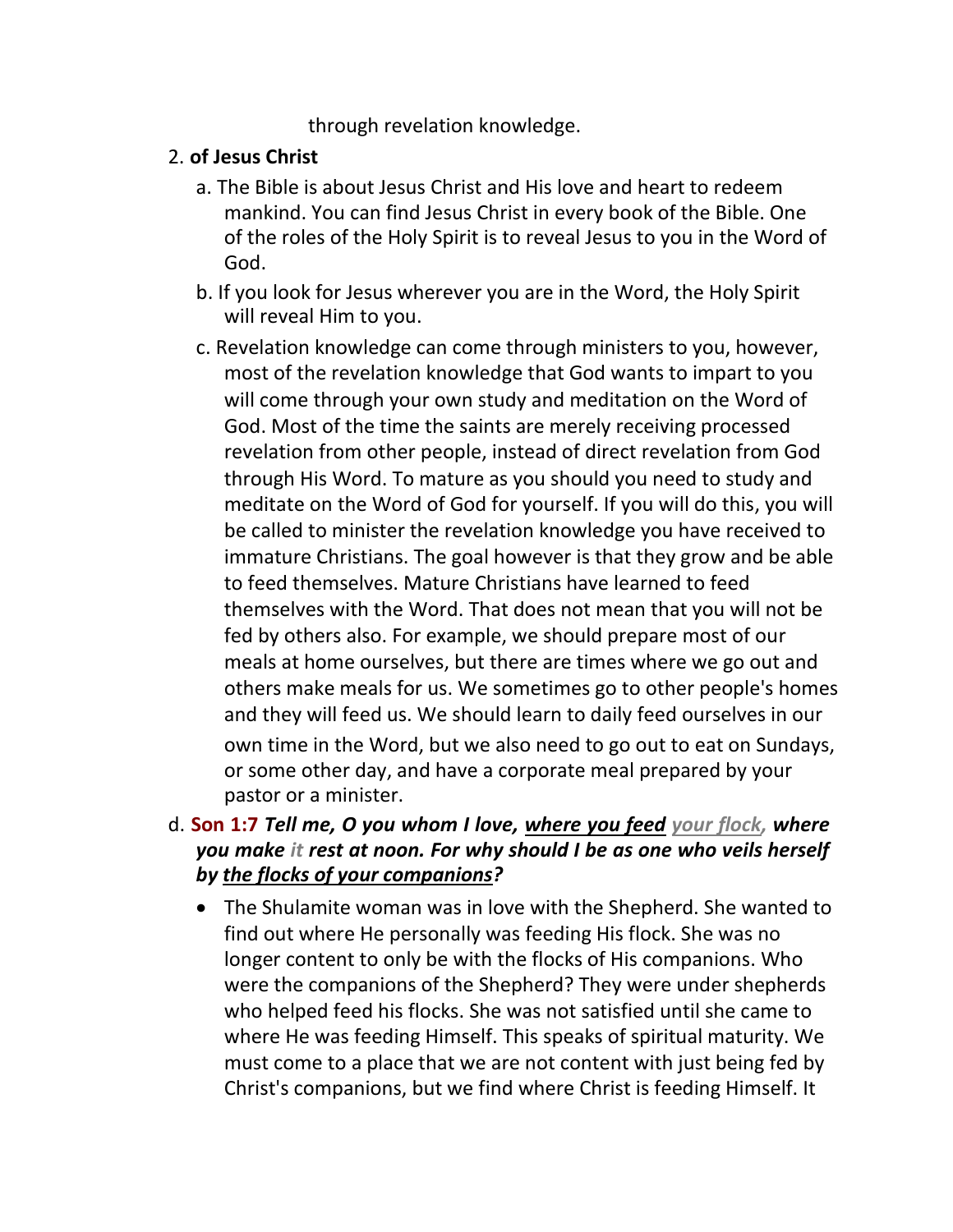comes by opening up the Word of God and letting Christ feed you Himself. If you will make it a habit of letting Christ feed you Himself with revelation knowledge, you will be called upon to become one of His companions and help feed His flocks.

• Do not misunderstand! We continue to need to be fed by a pastor and other ministers, but our mainstay should be to be fed by God Himself in our own time in the Word of God. You will get into serious error if you think that you don't need to go to church any more or listen to any person teach the Word of God because you get all you need from your own study. Stay balanced here! We all need to be in a flock- a local church.

### 13. **For you have heard of my former conduct in Judaism, how I persecuted the church of God beyond measure and** *tried to* **destroy it.**

### A. **For you have heard of my former conduct in Judaism,**

1. **conduct**- Gr. **anastrophe**- *manner of life, conduct, behavior, deportment*

2. **Judaism**- KJV- **Jew's religion**- *the Jewish faith and worship, religion of the Jews, Judaism*

a. Paul used to be Saul. Now he was born again, and he was not the same man. He now understood that he did not really worship and serve God in his past life. He was in religion. He calls it the Jew's religion. Paul had made a break from religion and had a relationship with God through Christ Jesus.

b. God never intended the Law to become a religion. It was given to reveal sin and the need for a relationship with the Messiah.

c. We can make anything into a religion. You do not need a relationship with God to have religion. Religion merely deals with the outward actions and appearances. Relationship always deals with the heart first before actions. You can only have **pure religion** when it comes out of a proper heart relationship with Christ. Vain religion comes from a deceived heart. Pure religion comes from a heart based upon the truth and is expressed with godly actions. James 1:26-27

## B. **how I persecuted the church of God beyond measure and tried to destroy it**

1. **persecuted**- Gr. **dioko**- *to run swiftly in order to catch a person or thing, to run after, to pursue (in a hostile manner) in any way whatever to harass,*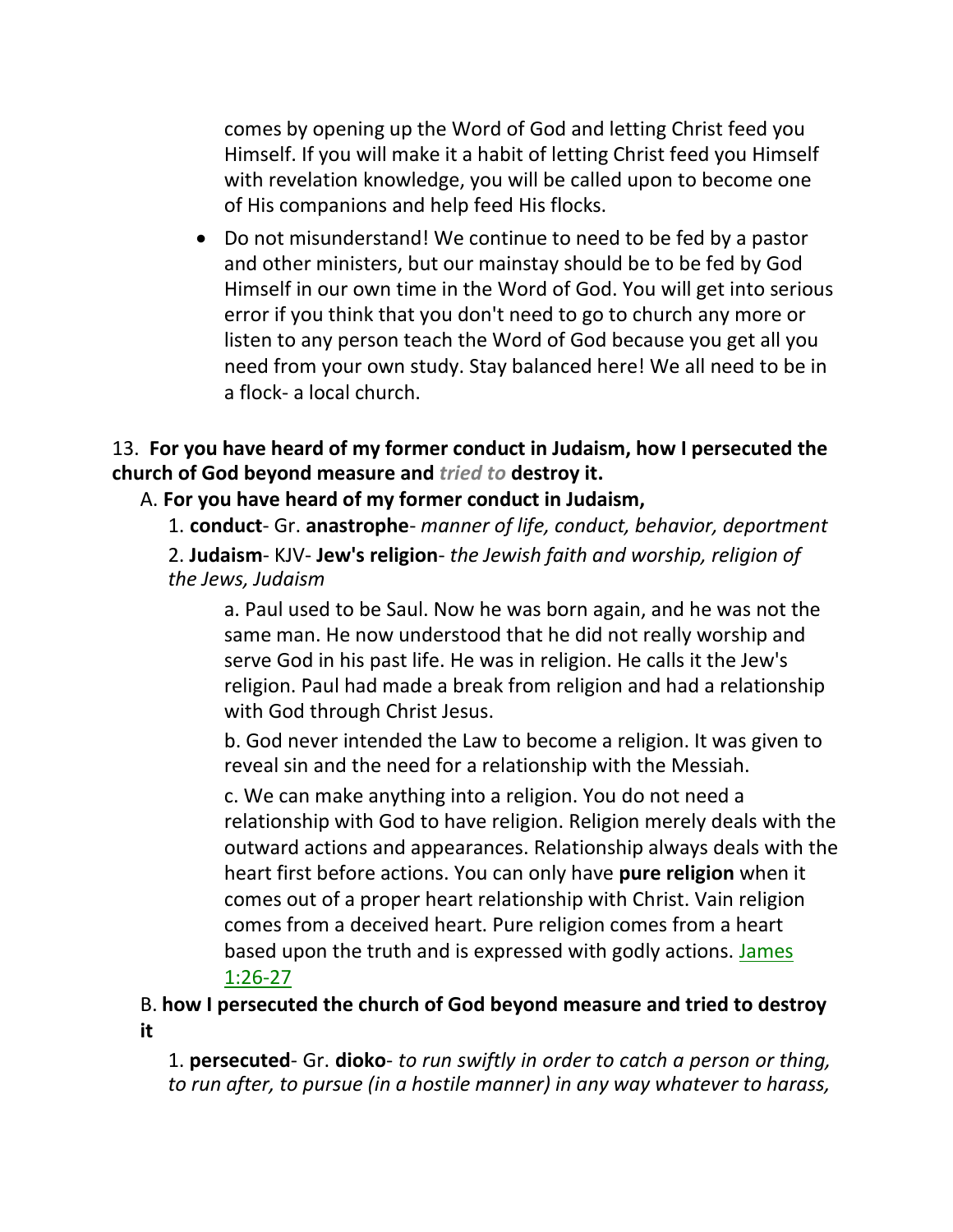#### *trouble, molest one*

### 2. **church of God**

a. The church [the called-out ones] belong to God the Father and God the Son. Jesus Christ is God. *God purchased the church with His own blood*. Acts 20:28

- 3. **beyond measure** Gr. **kata hyperbole** *according to a throwing beyond; beyond measure, exceedingly, preeminently*
- 4. **destroy** Gr. **portheo** *to sack, ravage, overthrow*

a. Saul was zealous to destroy the church. Act 8:1, Act 8:3, Act 9:1-2 Act 22:3-5 Now Paul was zealous to edify the church instead of destroying it. 2 Cor. 13:10

b. As ministers we are called to build the church, not tear it down. It will be torn down by legalism and false doctrine. We must use sound doctrine- scripture rightly divided in context- to build up the church.

### 14. **And I advanced in Judaism beyond many of my contemporaries in my own nation, being more exceedingly zealous for the traditions of my fathers.**

A. **And I advanced in Judaism beyond many of my contemporaries in my own nation**

### 1. **advanced**- Gr. **prokopto**- *to beat forward, to go forward, advance, proceed*

a. Legalism will always produce competition and comparison with others. When your standing with God depends on your own work, then you will compete with others for outstanding honors or hang your head in shame because you do not measure up. Legalism leads to pride and envy. You will be prideful over those you outwork and be envious of those who out-work you.

b. Paul prided himself on leading the pack in the race of selfpromotion. He actually was leading the pack in running away from God's heart and will. Paul got the revelation that he was actually the chief of sinners. 1 Tim. 1:15

## 2. **Judaism**- KJV- **Jew's religion**

a. The Jews had turned the Law into a religion. There are many "Christian religions" today! When we raise outward observances and traditions over faith in Jesus Himself then we slip into religion.

- 3. **contemporaries** Gr. **sunilikiotes** *one of the same age, an equal in age*
- 4. **nation** Gr. **genos** *kindred; offspring, stock, tribe, nation*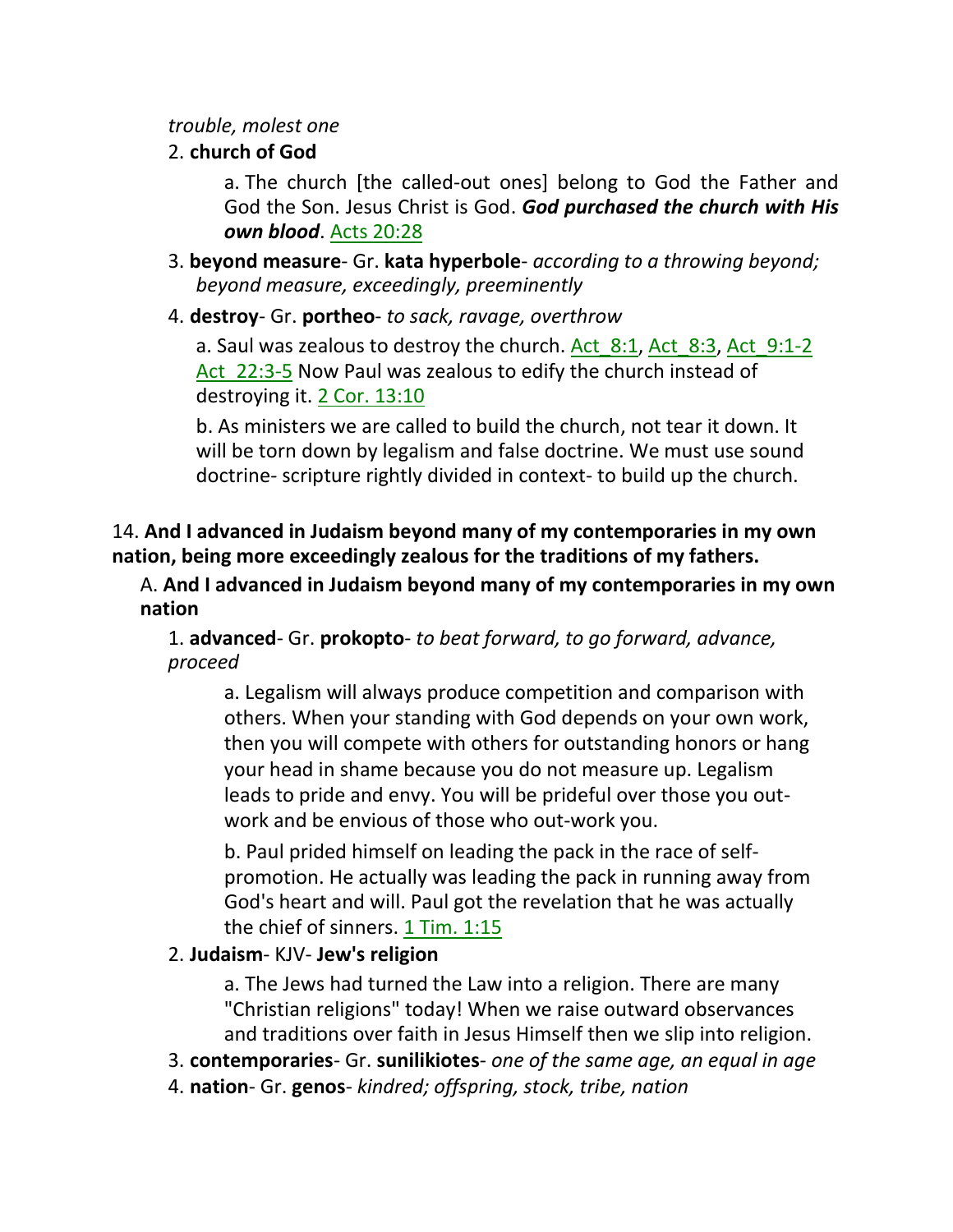a. In his estimation the only worthy running mates in his competition were fellow Jews who were of the pure race belonging to Judah or Benjamin- the two faithful tribes in Southern Judah.

#### B. **being more exceedingly zealous for the traditions of my fathers**

1. **exceedingly zealous**- Gr. **perissoteros zelotes**- *more abundantly eager and desirous of, zealous for a thing*

2. **traditions**- Gr. **paradosis**- *what is given on the side; a giving over which is done by word of mouth or in writing, i.e. tradition by instruction, narrative, precept, etc.*

a. Traditions of men are traditions and teachings of men that are added alongside the Word of God.

b. Rabbi's would often comment on the Law and their explanations and directions were given the same or higher position of the Word of God.

c. Fence laws are laws that were added to the original laws in order to not get close to breaking them. The Jews in Jesus' day had created thousands of fence laws so you could not even get close to breaking the original commands. Jesus said the commandments and traditions of man, made the Word of God of no effect. Mark 7:13

d. We are warned by Paul to watch out for the traditions of men that are not according to the Word of God. Col\_2:8

e. We can look at denominations and shake our heads at some of their traditions that are not found in the Word. When we are done shaking our head, we should look to ourselves and see if we hold to traditions that are not found in the Word of God.

3. **fathers**- Gr. **patrikos**- *paternal, ancestral, handed down by or received from one's fathers*

### 15. **But when it pleased God, who separated me from my mother's womb and called** *me* **through His grace,**

### A. **But when it pleased God,**

1. **pleased**- Gr. **eudokeo**- *to seem good, to be well pleased with*

a. This is connected with the next verse. What was God well pleased with? It was revealing His Son in Paul. It is well pleasing to God when His Son is revealed in us. It does not fully please God that His Son is merely in us, but when He also is revealed in us. The fruit of the Spirit is Christ being revealed in us.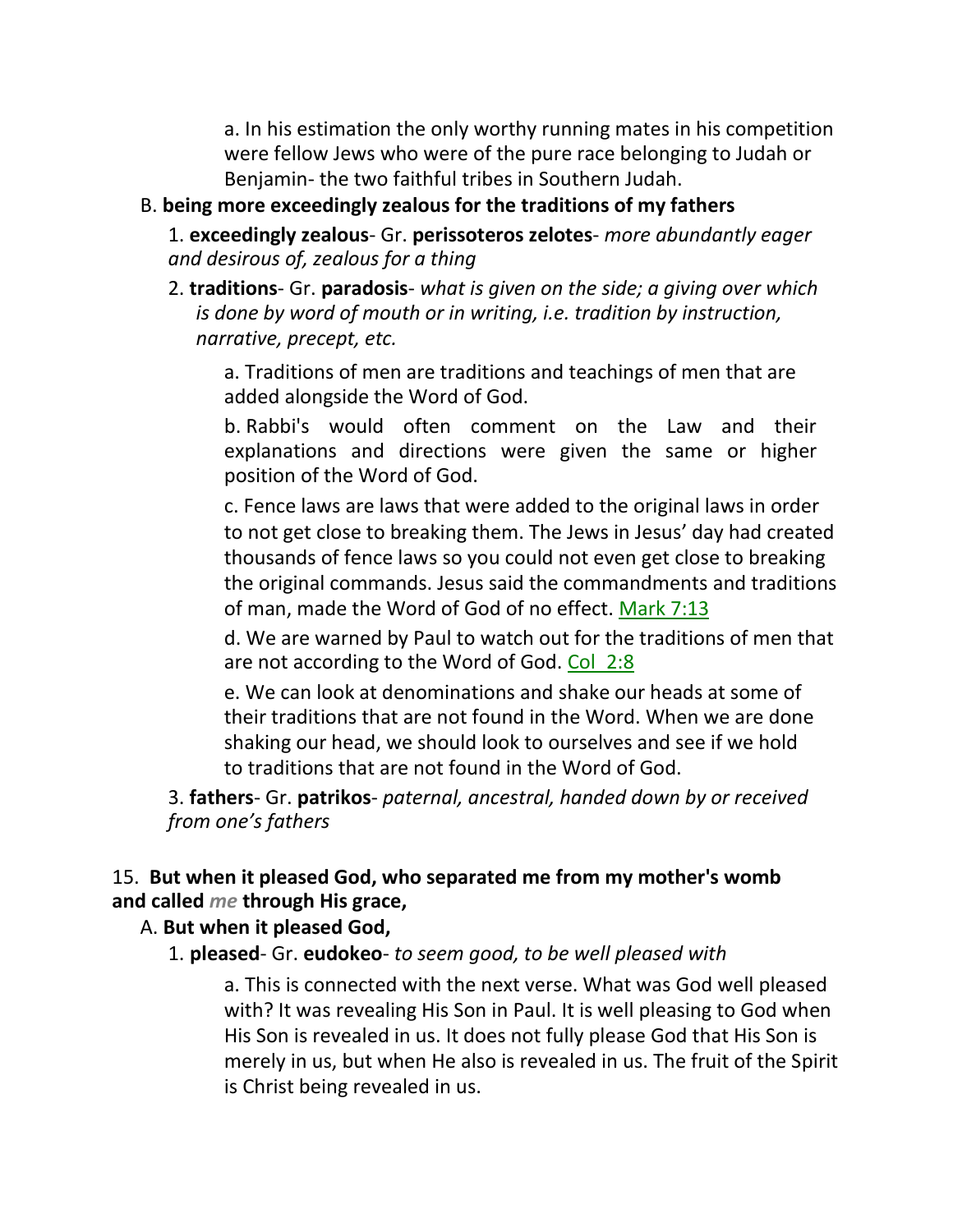## B. **who separated me from my mother's womb and called me through His grace**

1. **separated me**- Gr. **aphorizo**- *to mark off from others by boundaries, to limit, to separate; to appoint, set apart for some purpose*

2. **womb**- Gr. **koilia**- *the womb, the place where the fetus is conceived and nourished until birth*

3. **called**- Gr. **kaleo**

## 4. **through His grace**

a. Our individual call from God is by His grace. We do not deserve to be used of God. None of us are qualified by ourselves to be a child of God and to work for God. He qualifies us by His grace and empowers us for His service. Col. 1:12, 1 Tim. 1:12 There are indeed qualifications to leadership, chief being faithfulness, but that is a fruit of the Spirit, which is produced by God's grace through faith. Paul said he was who he was by the grace of God and labored more abundantly by the grace that worked in him. 1 Cor. 15:10

# 16. **to reveal His Son in me, that I might preach Him among the Gentiles, I did not immediately confer with flesh and blood,**

## A. **to reveal His Son in me,**

1. **reveal-** Gr. **apokalupto**- *a disclosure of truth, instruction, manifestation, appearance, laying bear*

a. In verse 12 Paul said that the gospel was revealed [**apokalupto**] to Him by Jesus. The revealed gospel TO Paul ended up causing Jesus to be revealed IN Paul. The Word must first be revealed TO us and then revealed IN us! Only then are we ready to preach! If we are not living the Word, then we are not ready to preach the Word. You should never export what has not been first imported and used in your life.

2. **Son**- Gr. **huios**- *mature son*

3. **in me**- Not by me, but IN me. The Christian life is not revealed by us first but revealed IN us by Jesus living it in us! The Christian life is not so much living for Christ but living FROM Christ.

## B. **that I might preach Him among the Gentiles,**

1. **preach**- Gr. **euagglizo**- *to preach the good news or message*

a. Again, Jesus must first be revealed in us, before He is revealed by us in preaching. People will believe what they see in you before they believe what is said by you.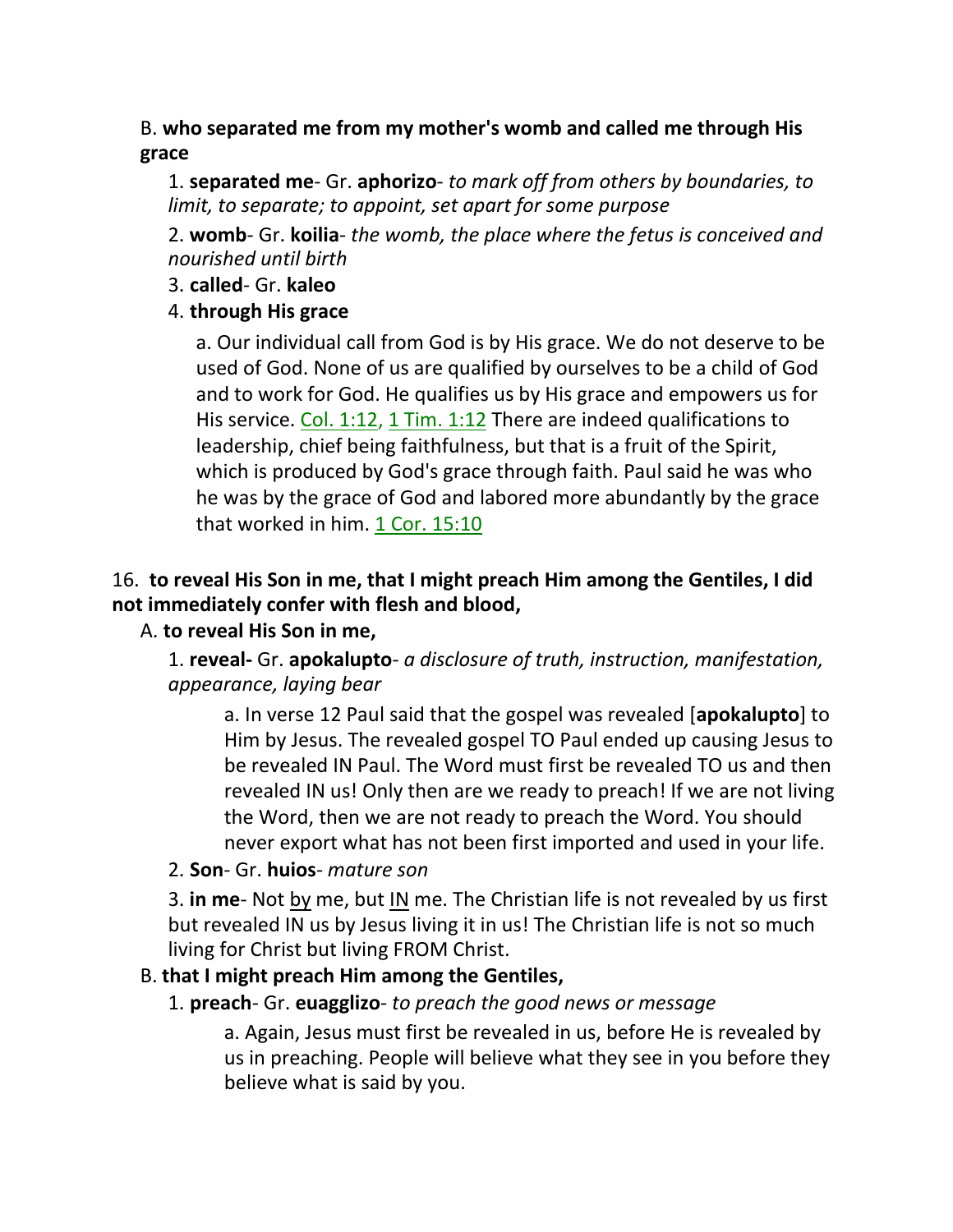- 2. **Gentiles** Gr. **ethnos** *the nations; non-Jews*
- C. **I did not immediately confer with flesh and blood**
	- 1. **immediately** Gr. **eutheos** *straightway, immediately, forthwith*
	- 2. **confer** Gr. **prosanatithemi** *to commit or betake one's self to another for the purpose of consulting him; to consult, to take one into counsel; to communicate, impart*
		- a. In context to what Paul is talking about here is that when he first was saved, he did not immediately seek to go communicate or preach to others. He spent time with the Lord in Arabia and then in Damascus. Paul spent time learning the New Covenant and putting it into practice in his life before he preached it to others.
		- b. Often when we get a new revelation from the Lord, we seek to immediately impart it to others. We need to first let it marinate in us and bear fruit in our life. Then we can preach it to others.
		- c. In a related principle, our tendency is to first confer with flesh and blood on things before we confer with God. We should not immediately seek the counsel of flesh and blood when we face a problem. We should first confer with God. He might lead you to later confer with flesh and blood, but do not do it immediately.
		- d. When I study, I do not immediately confer with commentaries. I ask the Lord to reveal His Word to me and give me revelation knowledge. Then I might check out commentaries written by other ministers.
	- 3. **flesh and blood** *a term for natural man*
- 17. **nor did I go up to Jerusalem to those** *who were* **apostles before me; but I went to Arabia and returned again to Damascus.**
	- A. **nor did I go up to Jerusalem to those who were apostles before me;**
		- 1. **nor did I go up** Gr. **anerchomai** *to go up to a higher place*
			- a. After Paul got saved, he did not immediately go to a higher place. He was not immediately promoted among the leaders of the church. He did not seek promotion. We see that the Lord led him to Arabia, which was the back side of the wilderness! There he was discipled by the Lord.
			- b. The only place you start at the top is when you are digging a hole! This is true in the Christian life. When you are first saved you might be filled with zeal, but you are not ready for leadership or to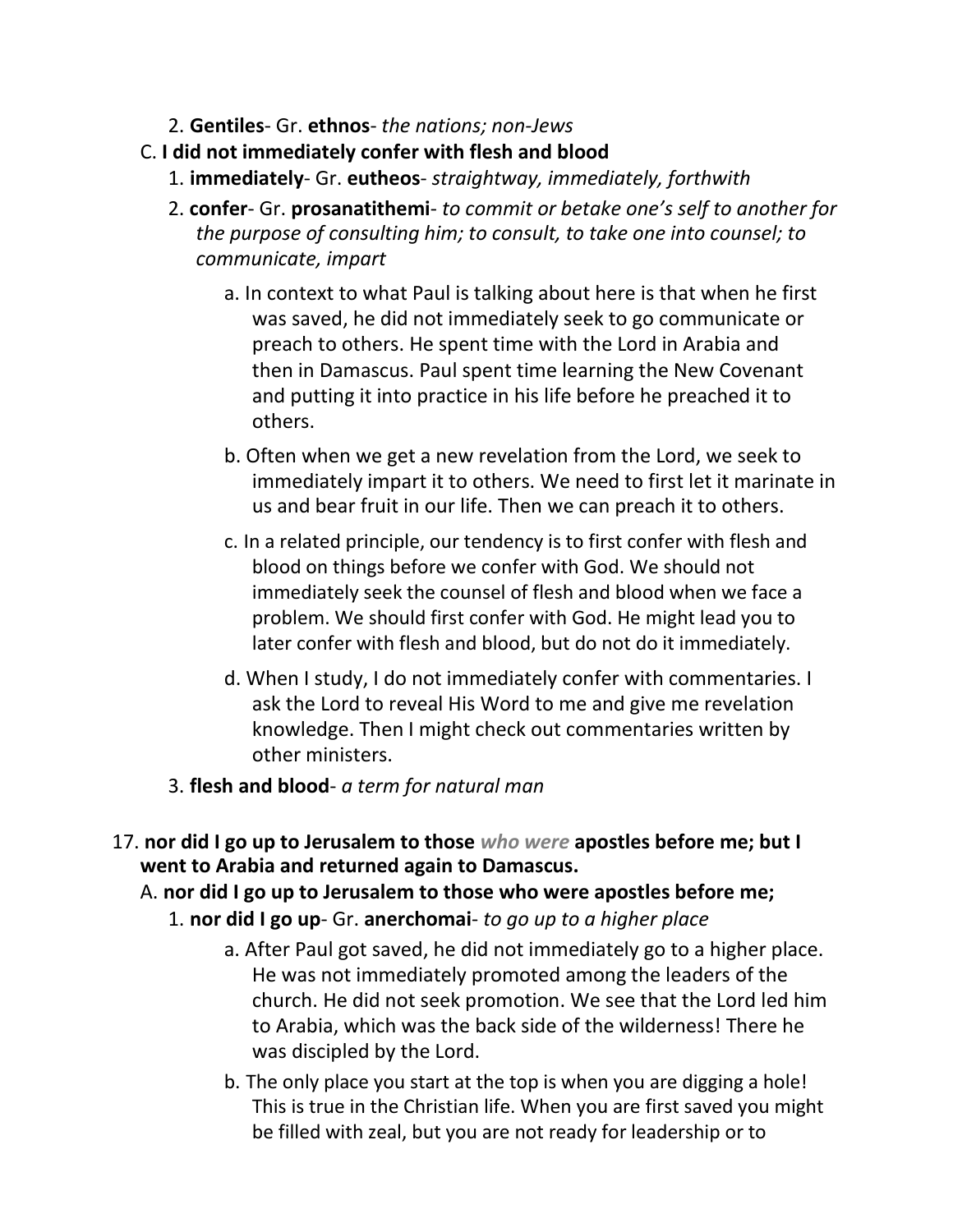be greatly used of the Lord. You must first be discipled. This takes place best in the backside of the wilderness. For me, my backside of the wilderness was working as a janitor for the church. It was a ground floor opportunity! I had to learn first John, second John, third John ministry. I cleaned the first john, then I cleaned the second john, and then I got to clean the third john! Then I went to three Bible schools and learned to minister to a small singles class for 16 years. Paul did not really enter his full calling for 17 years after he got saved! It takes time to develop the character of the Lord to be a safe leader that can be depended upon.

- 2. **Jerusalem** *means habitation of peace*
	- a. Jerusalem was were the twelve apostles were. All the big names in Christendom were there. Paul was not immediately elevated and promoted among the church leadership. He went through years of discipleship first.

### 3. **before me**

a. There are men and women who have gone on before us that we need to mentor us.

## B. **but I went to Arabia,**

### 1. **Arabia**- *means barren desert*

- a. Arabia was the desert. This is the area of Mt. Sinai. We know that Mt. Sinai was in Arabia. Gal. 4:25
- b. I believe the Lord led Saul out to the Mt. Sinai to teach him the real significance of the Law and about the covenant of grace.
- c. It is in the barren desert of our wilderness that we learn to stop trusting in our own efforts and to draw from his grace. God's grace can turn any wilderness into a fruitful lush paradise! Is. 51:3
- d. Great men were prepared for God's use in the wilderness- i.e. Moses, John the Baptist, David, and JESUS!
- e. No matter what desert or wilderness you are in right now, God will use it for your future. Draw upon His grace right where you are. You will bloom right where you are planted.

## C. **and returned again to Damascus**

## 1. **returned again**- Gr. **hupostrepho**- *to turn back*

a. Times in the wilderness are not permanent. You will return in order to minister to people. There will be times of isolation to grow in your relationship with the Lord, but God does not want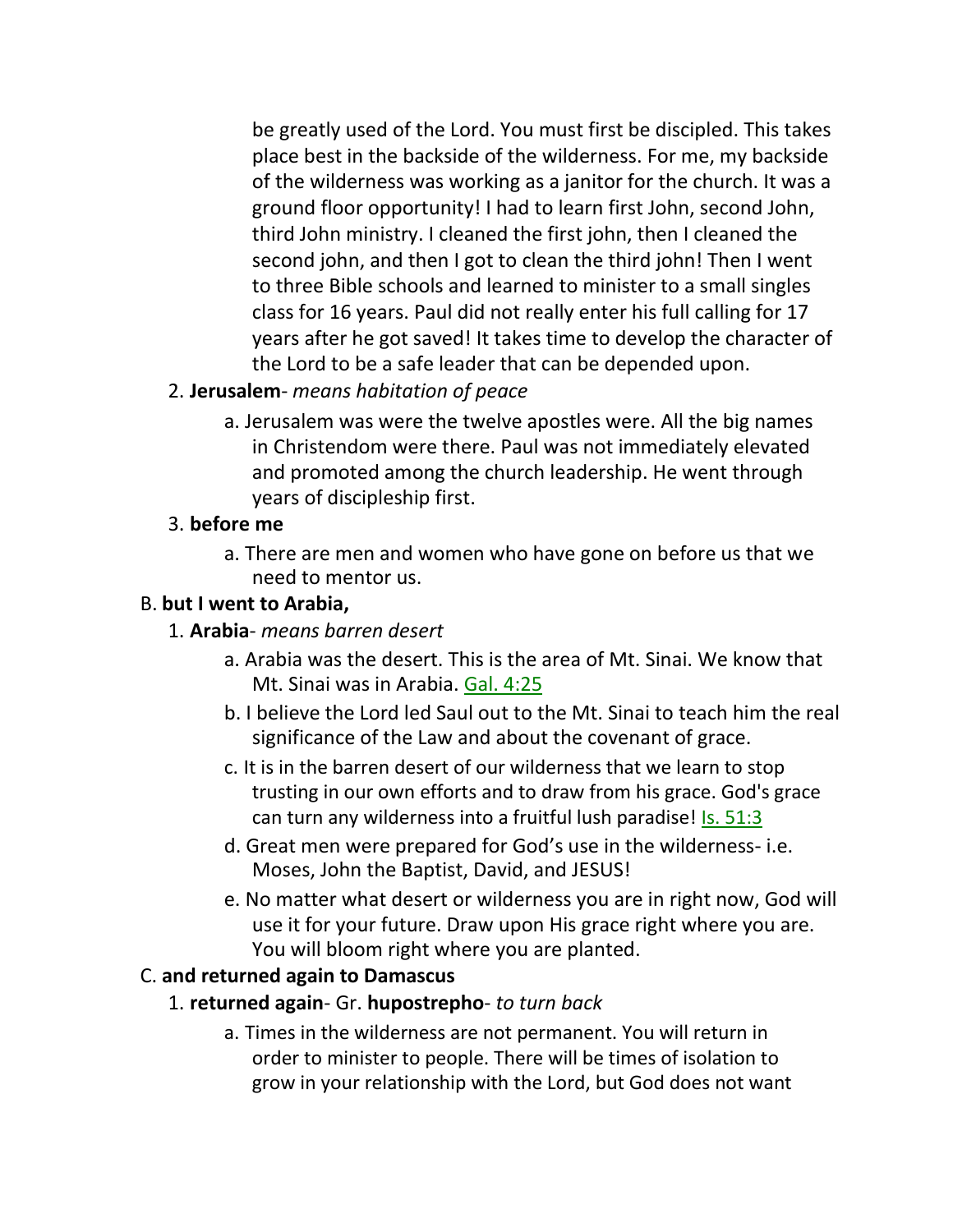you to stay in the wilderness alone. Jesus would take times in the wilderness to be alone, but He always returned to minister to the people. Mark 1:35 Luke 5:16

### 2. **Damascus**- *means activity [Easton Dictionary]*

- a. Damascus means *activity*. Saul of Tarsus was very active in his old life. He made things happen! He was on his way to Damascus and on the road to Damascus he met the Lord and changed his path. Saul of Tarsus was on his way to activity when he got converted. However, the Lord sent him away from Damascus to the desert. He did not immediately jump into service for the Lord when he got saved. He was led to the wilderness to be discipled first. After a time of being discipleship he came back to Damascus- *the place of activity or service.*
- b. Even when Paul did return to Damascus and then to Jerusalem, he still was not ready to be used. He went to preaching in Jerusalem and got into debates and arguments with the religious leaders and caused more strife than benefit. The church leaders finally shipped Paul back to his hometown in Tarsus! Acts 9:30-31 Then there was peace in the land! It was not until some years later that Barnabas went and found Paul and took him to minister in Antioch as he was ready for the ministry. Acts 11:25
- b. Pastors do not put young newborn Christians into leadership. They are not ready for it! They need to be discipled first. Do not put talented people that are new to the faith on the platform. It will only damage them and the people. 1 Tim. 3:6
- c. We all need to make sure we are not putting Christian activity over our continued discipleship, relationship with God in the Word and prayer. Our public ministry in the long run will only be as effective and fruitful as our private relationship is with the Lord.

### 18. **Then after three years I went up to Jerusalem to see Peter and remained with him fifteen days.**

### A. **Then after three years I went up to Jerusalem to see Peter,**

## 1. **went up**- Gr. **anerchomai-** *to go to a higher place*

a. Faithfulness and stability in the lowest places of service will lead to promotion to a higher place and to the notice of those in leadership.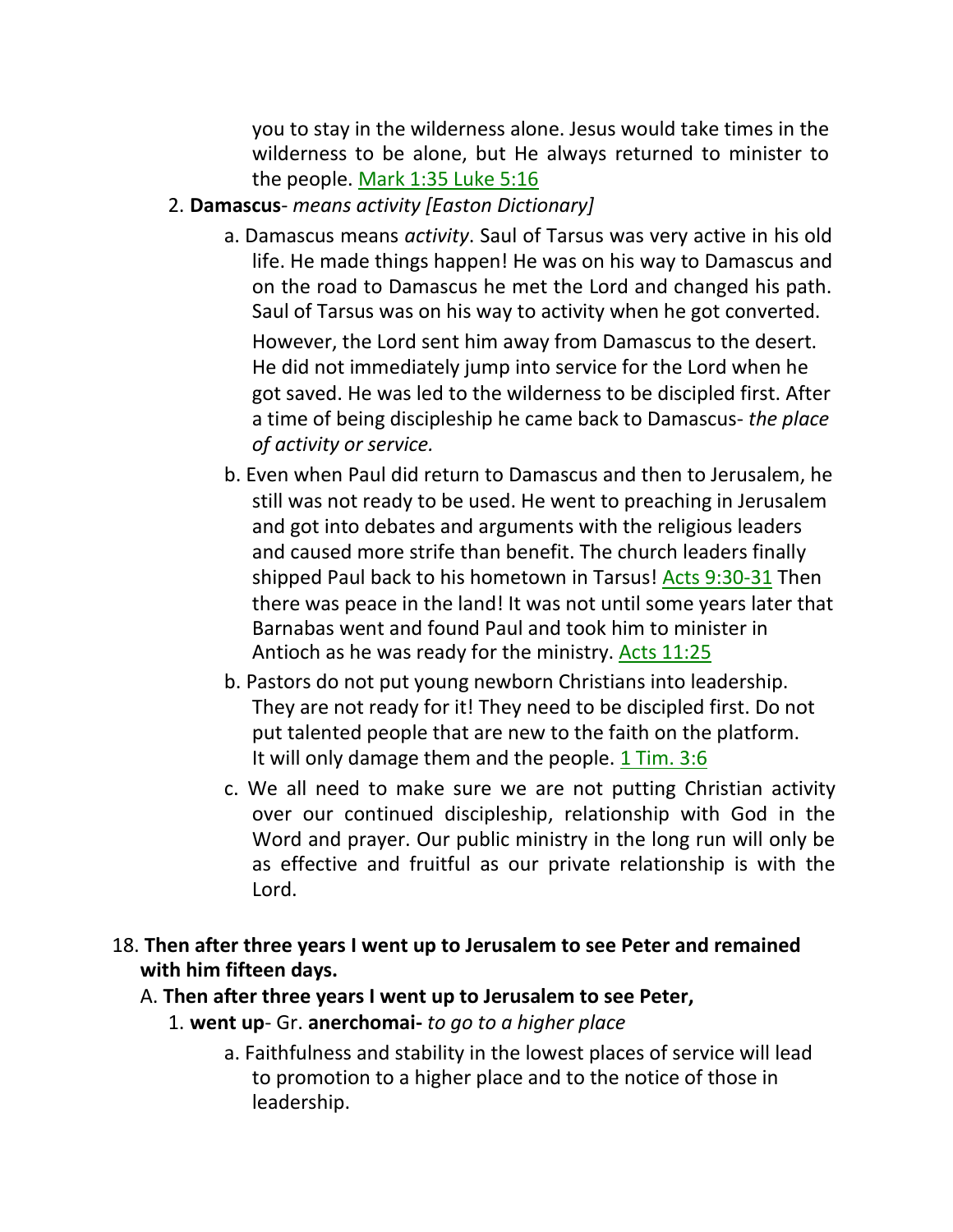- 2. **see** Gr. historeo- *to enquire into, examine, investigate; to find out, learn, by enquiry; to gain knowledge of by visiting.*
	- a. We get our English word **history** from this word.
	- b. Paul went to see Peter to get a history of the earthly ministry of Jesus and all the things Peter knew from Jesus.
	- c. Notice that Paul did not go to Jerusalem to teach and preach to the apostles his revelations and show them how much he knew and how special he was. He came with questions and a heart to learn. You cannot learn and be talking at the same time!
	- d. Here is a piece of advice to young people. When you are in the presence of people older than you with more experience, then it is wise to close the opening under your nose, unless it is to ask questions.

## B. **and remained with him fifteen days**

- 1. **remained** Gr. **epimeno** *to abide*
- 2. **fifteen days**
	- a. Fifteen in the Bible stands for rest. Paul took time off to rest and learn more about the Lord.
	- b. Every minister needs to take time to rest and sit under those who are more seasoned in the Lord and be ministered to and to learn. It is good for pastors to take time off and go to conferences and be built up.

# 19. **But I saw none of the other apostles except James, the Lord's brother.**

## A. **saw**- Gr. **eido**

## B. **James**- *means supplanter*

1. James was the leader of the Jerusalem church. Until now Paul had only been seen by the head of the universal church- Jesus, now he is recognized and known by the head of the local church in Jerusalem. If you are not noticed by men, you are noticed by the head of the church-Jesus.

## C. **the Lord's brother**

1. Jesus and James shared the same mother- Mary. However, they had different fathers. James was fathered by Joseph and Jesus was fathered by God the Father.

## 20. **(Now** *concerning* **the things which I write to you, indeed, before God, I do**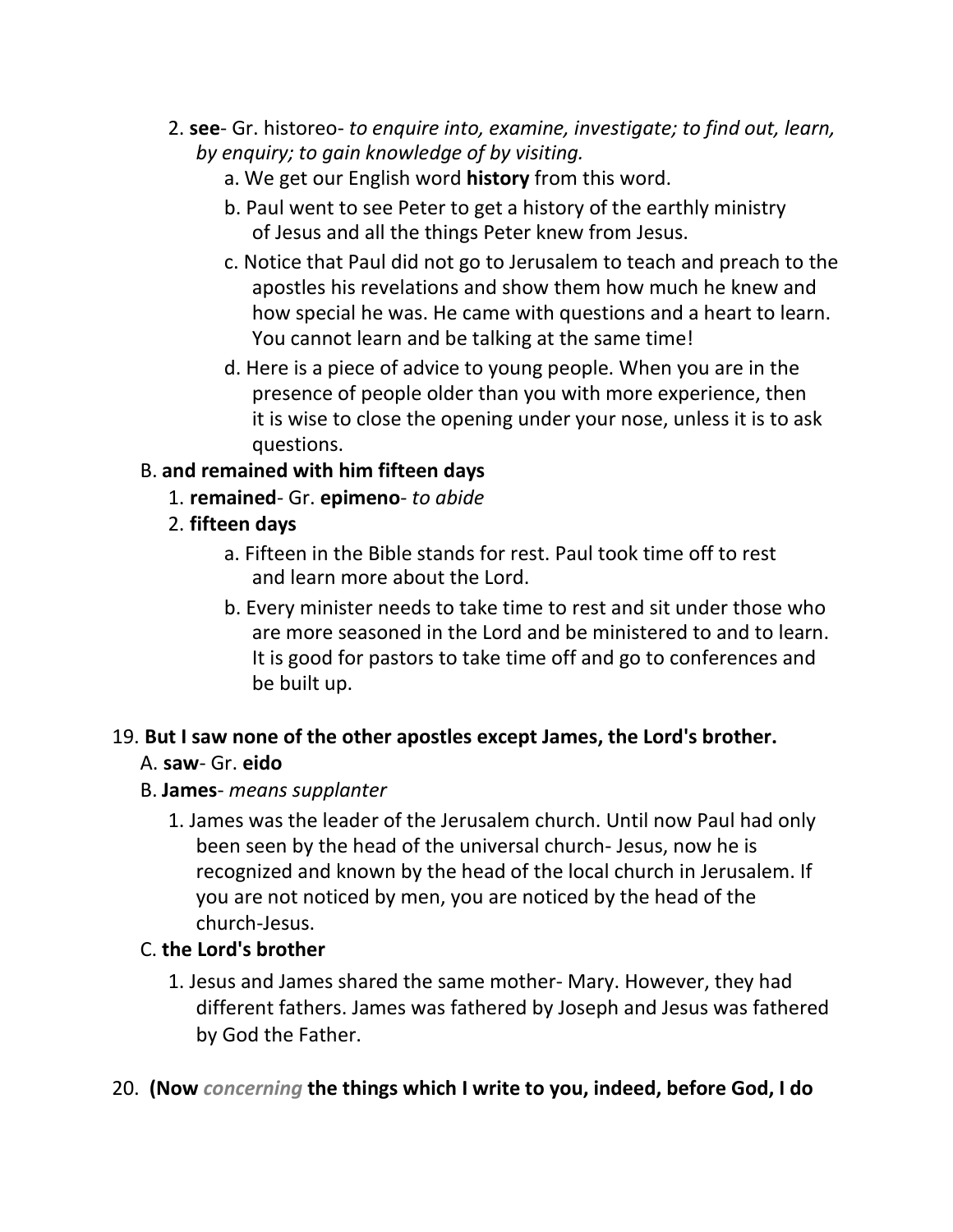# **not lie.)**

# A. **write**- Gr. **grapho**

# B. **before God**

1. This is a manner of swearing to the truth. It is much like we say, "This is the God's honest truth". This phrase could be used in court to verify your veracity. Today people are sworn in and swear that they are speaking the truth so help them God.

# C. **lie**- Gr. **pseudomai**

1. The Judiazers claimed Paul was lying about being an apostle and about the origin of his message.

# 21. **Afterward I went into the regions of Syria and Cilicia.**

- A. **I went** Gr. **erchomai-** *to come or go*
- B. **regions** Gr. **klima** *an inclination, slope, declivity; a tract of land, a region*
- C. **Syria** *means exalted*
	- 1. The city of Antioch was in Syria. Barnabas came to Tarsus and got Paul and took him to Antioch in Syria. There Paul was exalted and commissioned for his missionary and apostolic call. Acts 13:1-3
- D. **Cilicia** *means overturned*
	- 1. Paul was sent by the church at Jerusalem to Tarsus. Acts 9:30 His ministry was causing more trouble than good. It was not yet time for Paul to minister and his call was not to Jerusalem any way. It was to the Gentiles. He was sent to Cilicia first and then he went to Syria and was exalted in ministry. His self-sufficiency had to be overturned first before he could be exalted.

## 22. **And I was unknown by face to the churches of Judea which** *were* **in Christ.**

## A. **unknown**- Gr. **agnoeo**

- B. **by face** Gr. **prosopon**
- C. **Judea** *means he shall be praised*
	- 1. Paul no longer was praised in Jerusalem. His call was no longer to the Jews, but to the Gentiles.

## 23. **But they were hearing only, "He who formerly persecuted us now preaches the faith which he once** *tried to* **destroy."**

- A. **But they were hearing only,**
	- 1. **hearing only** Our reputation will reach farther than our personal